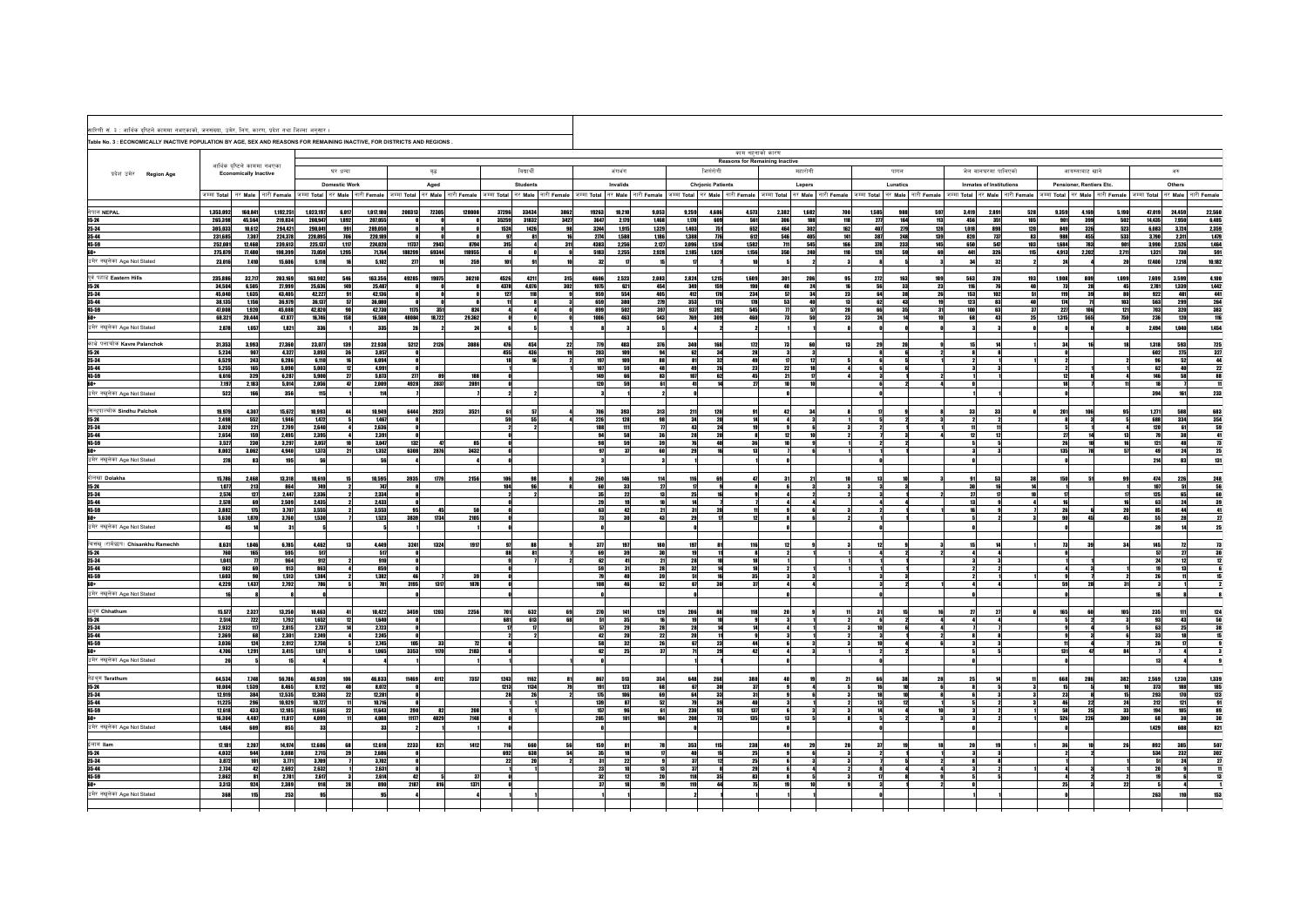|                                                           | 17,387         | 2,314                                                       | 15,073         | 12,356       |              | 12,306         |                 |              |       |                    |      |     |      |                |                 |              |              |        |     |     |             |     |       |       |             |                   |                 | 421    | 199               |                                                         |
|-----------------------------------------------------------|----------------|-------------------------------------------------------------|----------------|--------------|--------------|----------------|-----------------|--------------|-------|--------------------|------|-----|------|----------------|-----------------|--------------|--------------|--------|-----|-----|-------------|-----|-------|-------|-------------|-------------------|-----------------|--------|-------------------|---------------------------------------------------------|
| चिसंखु ओखलढुंगा Chisankhu Okhaldh<br><b>15-24</b>         | 2,287          | 441                                                         | 1,846          | 1,666        |              | 1,659          |                 |              |       |                    |      |     |      |                |                 |              |              |        |     |     |             |     |       |       |             |                   |                 | 1/8    | 102               | $\begin{array}{r} \n 222 \\  \hline\n 76\n \end{array}$ |
| 25-34                                                     | 3,446          | 181                                                         | 3,265          | 3,118        |              | 3,108          |                 |              |       |                    |      |     |      |                |                 |              |              |        |     |     |             |     |       |       |             |                   | 31              |        | 34                |                                                         |
| $35 - 44$                                                 | 2,839          | 125                                                         | 2,714          | 2,587        |              | 2,577          |                 |              |       |                    |      |     |      |                | 28              |              |              |        |     |     |             |     |       |       | 55          |                   | $\overline{37}$ |        |                   | $\frac{40}{25}$                                         |
| 45-59                                                     | 3,677          |                                                             | 3,485          | 3,322        |              | 3,316          |                 |              |       |                    |      |     |      |                |                 | 53           |              | 19     |     |     |             |     |       |       | 63          | 36                |                 |        |                   | 31                                                      |
| 60+                                                       | 5,062          | $\frac{192}{1,346}$                                         | 3,716          | 1,653        |              | 1,636          | 3106            | 1190         | 1916  |                    |      |     |      | 92<br>48       | $\frac{22}{44}$ | 51           | 25<br>26     |        |     |     |             |     |       |       |             |                   |                 |        |                   |                                                         |
| उमेर नखुलेका Age Not Stated                               |                | 29                                                          | $\overline{a}$ |              |              |                |                 |              |       |                    |      |     |      |                |                 |              |              |        |     |     |             |     |       |       |             |                   |                 | 58     | 25                |                                                         |
|                                                           |                |                                                             |                |              |              |                |                 |              |       |                    |      |     |      |                |                 |              |              |        |     |     |             |     |       |       |             |                   |                 |        |                   |                                                         |
| मार्फाकरात Majhkirat                                      | 13,031         |                                                             | 10,576         | 7,531        |              | 7,516          | 4647            |              |       | 133                | 130  |     |      | 299<br>168     | 131             | 144          |              |        |     |     |             |     |       |       | 142         | 69                | 73              | 101    |                   |                                                         |
|                                                           |                | 2,455                                                       |                |              | 15           |                |                 | 1929         | 2718  |                    |      |     |      |                |                 |              | 69           | 75     |     |     |             |     |       |       |             |                   |                 |        |                   | 50                                                      |
| $15 - 24$                                                 | 1,079          | 197                                                         | 882            | 822          |              | 820            |                 |              |       | 131                | 128  |     |      | 61<br>36       | 25              | 19           |              | 13     |     |     |             |     |       |       |             |                   |                 | 42     | 23                |                                                         |
| 25-34                                                     | 1,912<br>1.855 | 55<br>54                                                    | 1,857          | 1,797<br>175 |              | 1,795<br>1.771 |                 |              |       |                    |      |     |      | 62<br>32       | 16              |              |              | 12     |     |     |             |     |       |       |             |                   |                 |        |                   |                                                         |
| 35-44<br>45-59                                            |                |                                                             | 1.801          |              |              |                |                 |              |       |                    |      |     |      | 21<br>37       |                 | 21           | 12           |        |     |     |             |     |       |       |             |                   |                 |        |                   |                                                         |
|                                                           | 2,421<br>5,753 | 99                                                          | 2,322          | 2,225        |              | 2,222          | 48              | 1916         | 35    |                    |      |     |      | 41<br>69<br>70 | 28<br>32        | 58           | 33<br>13     | 25     |     |     |             |     |       |       |             | 66                | 68              |        |                   |                                                         |
| <mark>60+</mark><br>उमेर नखुलेका Age Not Stated           |                | 2,046                                                       | 3,707          | 911          |              | 907            | 4599            |              | 2683  |                    |      |     |      | 38             |                 | 29           |              | 16     |     |     |             |     |       |       | 134         |                   |                 |        |                   |                                                         |
|                                                           |                |                                                             |                |              |              |                |                 |              |       |                    |      |     |      |                |                 |              |              |        |     |     |             |     |       |       |             |                   |                 |        |                   |                                                         |
|                                                           |                |                                                             |                |              |              |                |                 |              |       |                    |      |     |      |                |                 |              |              |        |     |     |             |     |       |       |             |                   |                 |        |                   |                                                         |
| भोजपुर Bhojpur<br><b>15-24</b>                            | 32,427         | 3,052                                                       | 29,375         | 24,785       | 55           | 24,730         | 5489            | 1657         | 3832  | 705                | 668  |     | 538  | 293            | 245             | 436          | 148<br>288   |        |     |     | 23          |     |       |       | 134         |                   |                 | 273    | 144               | 129                                                     |
|                                                           | 5,019          | 825                                                         | 4,194          | 4,038        |              | 4.022          |                 |              |       | 690                | 654  |     |      | 65<br>109      | 44              | 58           | 19           | 39     |     |     |             |     |       |       |             |                   |                 | 107    | 64                | 43                                                      |
| 25-34                                                     | 6,795          | 129                                                         | 6.666          | 6,565        |              | 6,553          |                 |              |       |                    |      |     |      | 82<br>46       | 36              | 58           | 18           | 40     |     |     |             |     |       |       |             |                   |                 | 52     | 29                |                                                         |
| 35-44                                                     | 5,644          | 109                                                         | 5,535          | 5,471        |              | 5,466          |                 |              |       |                    |      |     |      | 48             | 26              | 49           | - 27         | 22     |     |     |             |     |       |       |             |                   |                 | 27     |                   | $\frac{23}{12}$                                         |
|                                                           | 6,766          | 167                                                         | 6,599          | 6,345        |              | 6,335          | 95              |              |       |                    |      |     |      | 131<br>- 73    | 58              | 146          | 36           | 110    |     |     |             |     |       |       |             | 14 I              |                 | 19     |                   |                                                         |
|                                                           | 8,125          | 1,798                                                       | 6,327          | 2,349        | 12           | 2,337          | 5392            | 1637         | 3755  |                    |      |     |      | 142<br>61      | 81              | 125          | 48           | $\eta$ |     |     |             |     |       |       | 102         | 31                | 71              | 10     |                   |                                                         |
| <b>45-59</b><br><b>60+</b><br>उमेर नखुलेका Age Not Stated |                | 24                                                          | 54             | 17           |              |                |                 |              |       |                    |      |     |      |                |                 |              |              |        |     |     |             |     |       |       |             |                   |                 | 58     | 23                | 35                                                      |
|                                                           |                |                                                             |                |              |              |                |                 |              |       |                    |      |     |      |                |                 |              |              |        |     |     |             |     |       |       |             |                   |                 |        |                   |                                                         |
|                                                           |                |                                                             |                |              |              |                |                 |              |       |                    |      |     |      |                |                 |              |              |        |     |     |             |     |       |       |             |                   |                 |        |                   |                                                         |
| पूर्व भित्री मदेश Eastern Inner Terai                     | 14,480         | 2,192                                                       | 12,288         | 8,878        | 32           | 8,846          | 4219            | 1353         | 2866  | 260                | 219  |     | 386  | 193            | 193             | 159          | 93           | 66     |     |     |             |     | 38    |       | 111         | 34                |                 | 379    | 199               | 180                                                     |
| 15-24                                                     | 1,864          | 333                                                         | 1.531          | 1,449        |              | 1,448          |                 |              |       | 219                | 212  |     |      | 73<br>43       | 30              | 25           |              | - 81   |     |     |             |     |       |       |             |                   |                 | 84     | 45                | 39                                                      |
| $25 - 34$                                                 | 2,462          | 122                                                         | 2,340          | 2,262        |              | 2,258          |                 |              |       |                    |      |     |      | 36<br>68       | 32              | 31           |              | 14     |     |     |             |     | 23    |       |             |                   |                 |        | 33                |                                                         |
| 35-44<br>45-59                                            | 1,976          | 79                                                          | 1,897          | 1,827        |              | 1.826          |                 |              |       |                    |      |     |      | 61<br>26       | 35              | 27           |              | 11     |     |     |             |     |       |       |             |                   |                 | 36     |                   |                                                         |
|                                                           | 2,722          | 135                                                         | 2.587          | 2,392        |              | 2,385          | 139             | 29           | 110   | 33                 |      |     | 33   | 73<br>46       | 27              | $\mathbf{z}$ | 18           | 9      |     |     |             |     |       |       | sal         |                   |                 | 32     |                   |                                                         |
|                                                           | 5,283          | 1,438                                                       | 3,845          | 938          |              | 927            | 4080            | 1324         | 2756  |                    |      |     |      | m<br>42        | 69              | 49           | 25           | 24     |     |     |             |     |       |       |             | 29                | 65              |        |                   |                                                         |
| उमेर नखुलेका Age Not Stated                               | 173            | 85                                                          |                |              |              |                |                 |              |       |                    |      |     |      |                |                 |              |              |        |     |     |             |     |       |       |             |                   |                 | 160    | 82                |                                                         |
|                                                           |                |                                                             |                |              |              |                |                 |              |       |                    |      |     |      |                |                 |              |              |        |     |     |             |     |       |       |             |                   |                 |        |                   |                                                         |
| उदयपुर Udayapur                                           | 7,262          | 1,046                                                       | 6,216          | 4,637        |              | 4,620          | 1891            | 576          | 1315  | 123                | 121  |     | 232  | 120            | 112             | 93           | 53           | 4A     |     |     |             |     | 32    |       | 63          |                   | 42              | 159    | 87                |                                                         |
| $15-24$                                                   | 901            | 185                                                         | 716            | 67           |              | 675            |                 |              |       | 118                | 116  |     |      | 47<br>29       | 18              | 15           |              |        |     |     |             |     |       |       |             |                   |                 |        |                   |                                                         |
| $25 - 34$                                                 | 1,297          |                                                             | 1,229          | 1.195        |              | 1.193          |                 |              |       |                    |      |     |      | 19             | 19              | 16           |              |        |     |     |             |     |       |       |             |                   |                 |        |                   |                                                         |
| 35-44                                                     | 1,076          | $\begin{array}{c c}\n\hline\n68 \\ \hline\n42\n\end{array}$ | 1,034          | 996          |              | 995            |                 |              |       |                    |      |     |      | 40<br>16       | 24              | 12           |              |        |     |     |             |     |       |       |             |                   |                 |        |                   |                                                         |
| 45-59                                                     | 1,442          | 12                                                          | 1,370          | 1,296        |              | 1,291          | 67              |              | 50    |                    |      |     |      | 28<br>43       | 15              | 18           |              |        |     |     |             |     |       |       |             |                   |                 |        |                   |                                                         |
|                                                           | 2,453          | 630                                                         | 1,823          | 471          |              | 464            | 1824            | 559          | 1265  |                    |      |     |      | 28<br>64       | 36              | 32           | 14           | 18     |     |     |             |     |       |       | 56          |                   | 39              |        |                   |                                                         |
| <mark>60+</mark><br>उमेर नखुलेका Age Not Stated           | 93             | 49                                                          |                |              |              |                |                 |              |       |                    |      |     |      |                |                 |              |              |        |     |     |             |     |       |       |             |                   |                 | 88     | 46                | 42                                                      |
|                                                           |                |                                                             |                |              |              |                |                 |              |       |                    |      |     |      |                |                 |              |              |        |     |     |             |     |       |       |             |                   |                 |        |                   |                                                         |
|                                                           | 7,218          | 1,146                                                       | 6,072          | 4,241        | 15           | 4,226          | 2328            | $\mathbf{m}$ | 1551  | 137                |      |     |      | 154<br>73      | 81              | <b>BB</b>    |              |        |     |     |             |     |       |       | 48          |                   | 35              | 220    | 112               | 108                                                     |
| सिंधुली गढी Sindhuligadhi<br>15-24                        | 963            | 148                                                         | 815            | $\pi$        |              | 765            |                 |              |       | 101                |      |     |      | 26<br>14       | 12              | 10           |              |        |     |     |             |     |       |       |             |                   |                 | 50     | 25                | 25                                                      |
| $25 - 34$                                                 | 1,165          | 54                                                          | 1,111          | 1,067        |              | 1,065          |                 |              |       |                    |      |     |      | 30             | 13              | 15           |              |        |     |     |             |     |       |       |             |                   |                 |        |                   |                                                         |
| 35-44                                                     | 900            |                                                             | 863            | 831          |              | 831            |                 |              |       |                    |      |     |      | 21<br>10       | 11              | 15           |              |        |     |     |             |     |       |       |             |                   |                 |        |                   | 12                                                      |
| 45-59                                                     | 1,280          | $\begin{array}{c} 37 \\ 63 \end{array}$                     | 1.217          | 1.096        |              | 1,094          | $\overline{12}$ | - 12         | 60    | 33                 |      |     | 33   | 30<br>18       | 12              |              |              |        |     |     |             |     |       |       |             |                   |                 |        |                   |                                                         |
|                                                           | 2,830          | 808                                                         | 2,022          | 467          |              | 463            | 2256            | 765          | 1491  |                    |      |     |      | 47             | 33              |              |              |        |     |     |             |     |       |       |             | 38                | 26              |        |                   |                                                         |
| <mark>60+</mark><br>उमेर नखुलेका Age Not Stated           |                |                                                             |                |              |              |                |                 |              |       |                    |      |     |      |                |                 |              |              |        |     |     |             |     |       |       |             |                   |                 |        |                   |                                                         |
|                                                           | 80             | 36                                                          |                |              |              |                |                 |              |       |                    |      |     |      |                |                 |              |              |        |     |     |             |     |       |       |             |                   |                 |        |                   |                                                         |
|                                                           |                |                                                             |                |              |              |                |                 |              |       |                    |      |     |      |                |                 |              |              |        |     |     |             |     |       |       |             |                   |                 |        |                   |                                                         |
| पूर्व तराई Eastern Terai                                  | 445,581        | 29,565                                                      | 416,016        | 378,985      | 1,345        | 377,640        | 34124           | 7328         | 26796 | 9975               | 9205 | T10 | 2685 | 1,346          | 1,339           | 1,290<br>722 | 568          | 219    | 173 | 445 | 293         | 152 | 1,547 | 1,515 | 1,938<br>32 | 634               | 1,304           | 14,373 | 7,004             | 7,369                                                   |
| $15-24$                                                   | 109,262        | 12,343                                                      | 96,919         | 94,545       | 496<br>357   | 94,049         |                 |              |       | $\frac{9166}{465}$ | 8686 | 480 | 339  | 222            | 117             | 125          | 87           | 38     |     |     | 50          |     | 135   | 133   | 449         | 178               | 271             | 4,412  | 2,484             | 1,928                                                   |
| 25-34                                                     | 124,269        | 2.686                                                       | 121,583        | 120.675      |              | 120,318        |                 |              |       |                    | 458  |     |      | 406<br>264     | 142             | 237          | 153          | 84     |     | 119 | 85          |     | 467   | 461   | 351         | 92                | 259             | 1,501  | $\overline{m}$    | $\frac{1}{2}$                                           |
| 35-44                                                     | 81,285         | 1,784                                                       | 79,581         | 78,763       | 206          | 78,557         |                 |              |       |                    |      |     | 385  | 211            | 174             | 255          | 154          | 101    | 48  | 102 | 62          |     | 447   | 441   | 299         | 83                | 216             | 959    | 483               |                                                         |
| 45-59                                                     | 73,621         | 2,522                                                       | 71,099         | 65,999       | 183          | 65,816         | 4290            | 653          | 3637  | 278                |      | 278 |      | 748<br>368     | 380             | 438          | 224<br>214   | 67     |     | 118 | 80          |     | 312   | 302   | 415         | $\frac{129}{150}$ | 286             | 956    | 527               |                                                         |
| 60+                                                       | 47,527         | 7,620                                                       | 39,907         | 15,789       | 94           | 15,695         | 29754           | 6671         | 23083 |                    |      |     | 800  | 279            | 521             | 231          | 130<br>101   | 32     | 24  |     | 16          |     | 160   | 153   | 416         |                   | 266             | 31     | 132               | 476<br>429<br>185                                       |
| उमेर नखुलेका Age Not Stated                               | 9,617          | 2,690                                                       | 6,927          | 3,214        |              | 3.205          | 80              |              |       | 48                 | 45   |     |      |                |                 |              |              |        |     |     |             |     | 26    |       |             |                   |                 | 6,228  | 2,599             | 3,629                                                   |
|                                                           |                |                                                             |                |              |              |                |                 |              |       |                    |      |     |      |                |                 |              |              |        |     |     |             |     |       |       |             |                   |                 |        |                   |                                                         |
| <b>अहापा Jhapa</b>                                        | 17,278         | 1,371                                                       | 15,907         | 14,465       | 43           | 14,422         | 1513            | 456          | 1057  | 372                | 336  |     | 36   | 69<br>117      | 48              | 139          | 83           | 56     |     |     |             |     |       |       | 42          |                   | 29              | 519    | 288               |                                                         |
| $15 - 24$                                                 | 5,067          | 522                                                         | 4.545          | 4,339        | 15           | 4.324          |                 |              |       | 362                | 326  |     | 36   | 20<br>- 12     |                 | 14           |              |        |     |     |             |     |       |       |             |                   |                 | 309    | 145               | 231<br>164                                              |
| 25-34                                                     | 5,235          | 128                                                         | 5,107          | 5,068        |              | 5,059          |                 |              |       |                    |      |     |      | 15<br>26       |                 | 24           |              |        |     |     |             |     | 21    |       |             |                   |                 | 60     | 43                |                                                         |
|                                                           | 2,732          | 74                                                          | 2,658          | 2,615        |              | 2,611          |                 |              |       |                    |      |     |      |                |                 | 25           |              |        |     |     |             |     |       |       |             |                   |                 | 38     | 27                |                                                         |
| 35-44<br>45-59                                            | 2,351          | 138                                                         | 2.213          | 1,982        |              | 1,976          | 237             | 49           | 188   |                    |      |     |      | 27<br>23       |                 | 49           | 23           | 26     |     |     | 6           |     |       |       | 11          |                   |                 | 28     | 22                |                                                         |
| 60+                                                       | 1,716          | 456                                                         | 1,260          | 370          |              | 361            | 1275            | 407          | 868   |                    |      |     |      | 24<br>13       |                 | 25           | $\mathbf{n}$ |        |     |     |             |     |       |       | 14          |                   |                 |        |                   |                                                         |
| उमेर नखुलेका Age Not Stated                               | $\mathbf{m}$   | 53                                                          | 124            | 91           |              |                |                 |              |       |                    |      |     |      |                |                 |              |              |        |     |     |             |     |       |       |             |                   |                 | 82     | 50                | 32                                                      |
|                                                           |                |                                                             |                |              |              |                |                 |              |       |                    |      |     |      |                |                 |              |              |        |     |     |             |     |       |       |             |                   |                 |        |                   |                                                         |
| बिराटनगर Biratnagar                                       | 68,422         | 6,778                                                       | 61,644         | 54.617       | 195          | 54.422         | 5522            | 1510         | 4012  | 2221               | 1963 | 258 | 325  | 188            | 137             | <b>180</b>   | 139          | 41     |     |     | 58          |     | $\Pi$ | 169   | 864         | 237               | 627             | 4,489  | 2,300             | 2,109                                                   |
| $15 - 24$                                                 | 18,571         | 2,496                                                       | 16,075         | 15,366       | 74           | 15,292         |                 |              |       | 2122               | 1871 | 251 |      | 36<br>57       | 21              | 26           | 24           |        |     |     | 12          |     | 23    | 22    | 310         | 128               | 182             | 645    | 328               |                                                         |
| $25 - 34$                                                 | 18,866         |                                                             | 18,308         | 18,040       | 55           | 17,985         |                 |              |       | 89                 |      |     |      | 44<br>59       |                 | 37           | 29           |        |     |     | 15          |     |       | 61    | 200         |                   | 168             | 351    |                   | 317<br>85<br>85                                         |
| 35-44                                                     | 11,595         | 558<br>337                                                  | 11.258         | 11.042       | 20           | 11.022         |                 |              |       |                    |      |     |      | 46<br>33       | 13              | 44           | 33           | 11     |     |     | - si<br>-20 |     |       |       | 139         | $\frac{32}{23}$   | 116             | 248    | $\frac{232}{163}$ |                                                         |
| 45-59                                                     | 9,036          | 416                                                         | 8,620          | 8,044        | 27           | 8,017          | 506             | 108          | 398   |                    |      |     |      | 87<br>49       | 38              | 54           | 40           | 14     |     |     | 13          |     | 32    |       | 128         | 26                | 102             | 155    | 111               | 44                                                      |
| 60+                                                       | 6,858          | 1,524                                                       | 5,334          | 1,604        | 17           | 1,587          | 5010            | 1401         | 3609  |                    |      |     |      | 26<br>76       | 50              | 19           | 13           |        |     |     |             |     |       |       | 84          | 28                | 56              | 54     | 29                | 25                                                      |
| उमेर नखुलेका Age Not Stated                               | 3,496          | 1,447                                                       | 2,049          | 521          |              | 519            |                 |              |       |                    |      |     |      |                |                 |              |              |        |     |     |             |     |       |       |             |                   |                 | 2,956  | 1,437             | 1,519                                                   |
|                                                           |                |                                                             |                |              |              |                |                 |              |       |                    |      |     |      |                |                 |              |              |        |     |     |             |     |       |       |             |                   |                 |        |                   |                                                         |
|                                                           |                |                                                             |                |              |              |                |                 |              |       |                    |      |     |      |                |                 |              |              |        |     |     |             |     |       |       |             |                   |                 |        |                   |                                                         |
| हनुमाननगर Hanumannagai                                    | 47,217         | 4,001                                                       | 43,216         | 38,187       | 92           | 38,095         | 5226            | 1101         | 4125  | 1674               | 1651 |     | 295  | 158            |                 | 133          |              |        |     |     |             |     |       |       |             |                   |                 | 1,483  | 733               | <b>750<br/>212</b>                                      |
| $15 - 24$                                                 | 11,239         | 1,891                                                       | 9,348          | 9.132        | 44           | 9.088          |                 |              |       | 1557               | 1534 |     | 23   | 29<br>44       |                 | 12           |              |        |     |     |             |     |       |       |             |                   |                 | 467    | 255               |                                                         |
| 25-34                                                     | 12,848         | 274                                                         | 12,574         | 12,493       | $\mathbf{u}$ | 12,476         |                 |              |       | 97                 |      |     |      | 56<br>33       | 23              | 25           |              |        |     |     | 10          |     | 33    | 33    |             |                   |                 | 124    | 60                | 64<br>38                                                |
| 35-44                                                     | 8,040          | 131                                                         | 7,909          | 7,848        | 13           | 7,835          |                 |              |       |                    |      |     |      | 21             | 19              | 30           |              | $12\,$ |     |     |             |     | 26    |       |             |                   |                 | 73     |                   |                                                         |
| 45-59                                                     | 7,453          | 292                                                         | 7,161          | 6,463        |              | 6,450          | 694             | 92           | 602   |                    |      |     |      | 40             |                 |              | 28           |        |     |     |             |     |       |       |             |                   |                 | 113    |                   | 42                                                      |
|                                                           | 6,447          | 1,100                                                       | 5,347          | 1,773        |              | 1,768          | 4520            | 1009         | 3511  |                    |      |     |      | 34<br>80       | 46              | 25           | 20           |        |     |     |             |     |       |       |             |                   |                 | 27     |                   |                                                         |
| उमेर नखुलेका Age Not Stated                               | 1,190          | 313                                                         | 877            | 478          |              | 478            | 12              |              |       |                    |      |     |      |                |                 |              |              |        |     |     |             |     |       |       |             |                   |                 | 679    | 293               | 386                                                     |
|                                                           |                |                                                             |                |              |              |                |                 |              |       |                    |      |     |      |                |                 |              |              |        |     |     |             |     |       |       |             |                   |                 |        |                   |                                                         |
| सिराहा Siraha<br><b>15-24</b>                             | 35.661         | 1,419                                                       | 34,242         | 31,963       |              | 31.869         | 2356            | 392          | 1964  | 577                | 565  |     | 245  | 104            | 141             |              |              |        |     |     |             |     |       |       |             |                   |                 | 344    | 175               | 169                                                     |
|                                                           | 7,765          | 657                                                         | 7,108          | 7,063        | 25           | 7,038          |                 |              |       | 545                | 533  |     | 12   | 15<br>19       |                 |              |              |        |     |     |             |     |       |       |             | 14                |                 | 114    |                   |                                                         |
| $\frac{25-34}{35-44}$                                     | 10,497         | 123                                                         | 10,374         | 10,348       | 32           | 10,316         |                 |              |       | 32                 | 32   |     |      | 32<br>20       | 12              |              |              |        |     |     |             |     |       |       |             | $\overline{22}$   |                 | 39     |                   |                                                         |
|                                                           | 6,916          | $\overline{14}$                                             | 6,842          | 6,824        | 26           | 6,798          |                 |              |       |                    |      |     |      | 38<br>22       | 16              |              |              |        |     |     |             |     |       |       | 14          |                   |                 |        |                   |                                                         |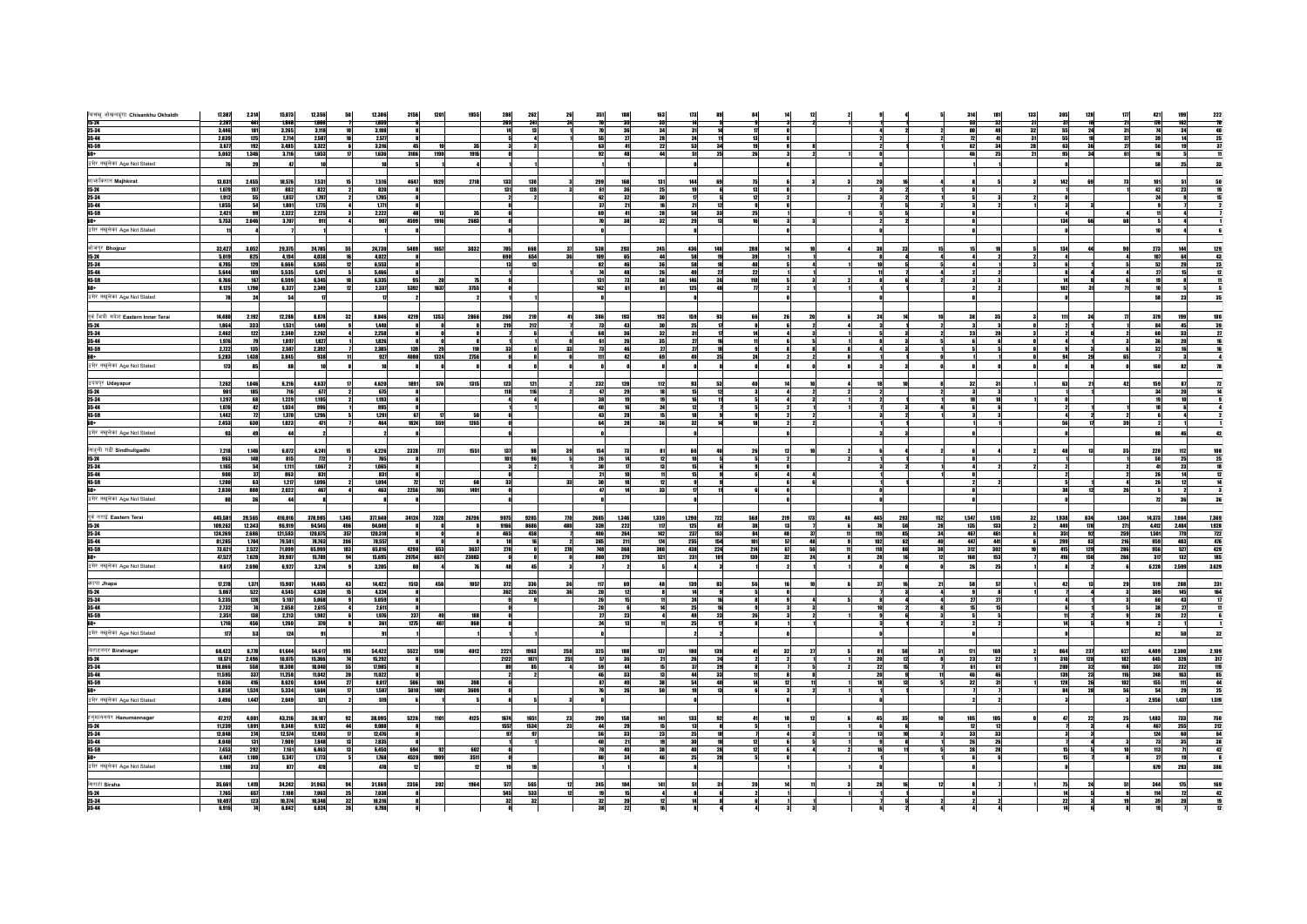| 45-59                                           | 6,363          | 116                      | 6,247          | 5,910          | 5,902                         | 308          |                               |                |      |                   |                   |                                       |            |                                     |                       |            |                    |     |                                                       |                   |                                                                            |
|-------------------------------------------------|----------------|--------------------------|----------------|----------------|-------------------------------|--------------|-------------------------------|----------------|------|-------------------|-------------------|---------------------------------------|------------|-------------------------------------|-----------------------|------------|--------------------|-----|-------------------------------------------------------|-------------------|----------------------------------------------------------------------------|
|                                                 | 3,795          | 395                      | 3,400          | 1,625          | 1,622                         | 2046         | 359<br>1687                   |                |      |                   |                   |                                       |            |                                     |                       |            |                    |     |                                                       |                   |                                                                            |
| <mark>60+</mark><br>उमेर नखुलेका Age Not Stated |                | 54                       |                | 193            | 193                           |              |                               |                |      |                   |                   |                                       |            |                                     |                       |            |                    |     |                                                       |                   | 127                                                                        |
|                                                 | 325            |                          | 271            |                |                               |              |                               |                |      |                   |                   |                                       |            |                                     |                       |            |                    |     |                                                       |                   |                                                                            |
|                                                 |                |                          |                |                |                               |              |                               |                |      |                   |                   |                                       |            |                                     |                       |            |                    |     |                                                       |                   |                                                                            |
| महोत्तरी Mahottari                              | 122,149        | 5.744                    | 116,405        | 108,975        | 383<br>108.592                | 7061         | 1270<br>5791<br>2150          | 2093           |      | 616               | 335<br>281        | 273<br>153                            | 120        |                                     |                       | 22         | 158                |     | 222<br>388                                            | 166               | 1,011<br>2,372                                                             |
| $15 - 24$                                       | 29,604         | 2,751                    | 26,853         | 26,488         | 112<br>26,376                 |              | 2019                          | 1966           |      | 86                | 25                | 25<br>$\mathbf{u}$                    |            |                                     | 13                    |            | 24                 |     | 22                                                    |                   | 923<br>545                                                                 |
| 25-34                                           | 35,265         | 551                      | 34.714         | 34,619         | 102<br>34,517                 |              | 112                           | 110            |      | 90                | 29<br>61          | 28<br>ani                             |            |                                     | 2nl                   |            | 50                 |     | 44                                                    |                   | 1,361<br>378<br>137<br>102<br>102<br>50<br>274<br>137                      |
| 35-44                                           | 22.966         | 344                      | 22,622         | 22,509         | 75<br>22,434                  |              |                               |                |      | 98                | 57<br>41          | 46<br>33                              | 13         | 12                                  | 28<br>23              | 5          | 33<br>33           |     | 69<br>41                                              | 28                | 162<br>66                                                                  |
| 45-59                                           | 21,861         | 542                      | 21,319         | 20,161         | 20,094<br>67                  | 1058         | 119<br>939                    |                |      | $\mathbf{n}$      | 82<br>89          | 48<br>99                              | 51         | 15                                  | 28<br>21              |            | 23<br>$\mathbf{z}$ |     | 106<br>$\begin{array}{c} 65 \\ \hline 63 \end{array}$ | 41                | $\frac{200}{14}$<br>98                                                     |
| 60+                                             | 11.119         | 1,382                    | 9,737          | 4,644          | 24<br>4,620                   | 5992         | 1150<br>4842                  |                |      | 171               | 104               | 26<br>62                              |            |                                     |                       |            | 13                 |     | 144                                                   |                   | 24                                                                         |
| उमेर नखुलेका Age Not Stated                     | 1,334          | 174                      | 1,160          | 554            | 551                           |              |                               |                |      |                   |                   |                                       |            |                                     |                       |            |                    |     |                                                       |                   | 598<br>739<br>141                                                          |
|                                                 |                |                          |                |                |                               |              |                               |                |      |                   |                   |                                       |            |                                     |                       |            |                    |     |                                                       |                   |                                                                            |
| सलांही Sarlahi                                  | 34,094         | 1.167                    | 32.927         | 30,956         | 30,862<br>94                  | 1398         | 237<br>1161<br>605            | 319            | 286  | 164               | 85                | 44<br>84                              |            | 23                                  |                       |            | 29                 |     | 136                                                   | 130               | 676<br>326                                                                 |
| $15 - 24$                                       | 8,387          | 527                      | 7,860          | 7.768          | 43<br>7,725                   |              | 310                           | 302            |      | 20                |                   |                                       |            |                                     |                       |            |                    |     |                                                       |                   | 350<br>118<br>275<br>157                                                   |
| 25-34                                           | 10,071         | 137                      | 9,934          | 9,882          | 9,851<br>31                   |              |                               |                |      |                   |                   |                                       |            |                                     |                       |            |                    |     | 12                                                    |                   | 107<br>52                                                                  |
| 35-44                                           | 6,624          | 73                       | 6,551          | 6,488          | 6.477<br>11                   |              |                               |                |      | 19                |                   | 13                                    |            |                                     |                       |            | 12                 |     | 13                                                    | 13                | 61<br>23                                                                   |
|                                                 | 5,986          | 93                       | 5,893          | 5,478          | 5,473                         | 26           | 26<br>278                     |                | 278  | 53                |                   | $\mathbf{z}$<br>35<br>11              |            |                                     |                       |            |                    |     | 56                                                    | 55                | 45                                                                         |
| 45-59<br>60+                                    | 2,697          |                          | 2,438          | 1,193          | 1,189                         | 1368         | 211<br>1157                   |                |      | 53                | 26                |                                       |            |                                     |                       |            |                    |     | 53                                                    |                   | 12                                                                         |
|                                                 |                | 259<br>78                |                |                | 147                           |              |                               |                |      |                   |                   |                                       |            |                                     |                       |            |                    |     |                                                       |                   |                                                                            |
| उमेर नखुलेका Age Not Stated                     | 329            |                          | 251            | 147            |                               |              |                               |                |      |                   |                   |                                       |            |                                     |                       |            |                    |     |                                                       |                   | 176                                                                        |
|                                                 |                |                          |                |                |                               |              |                               |                |      |                   |                   |                                       |            |                                     |                       |            |                    |     |                                                       |                   |                                                                            |
| रौतहट Rautahat                                  | 59,696         | 2,869                    | 56,827         | 52,626         | 159<br>52,467                 | 4036         | $\overline{m}$<br>3265<br>794 | $\overline{m}$ |      | 315               | 145<br>170        |                                       |            |                                     |                       |            |                    |     |                                                       |                   | 1,655<br>859                                                               |
| $15 - 24$                                       | 13,444         | 1,211                    | 12.233         | 12,000         | 51<br>11,949                  |              |                               | 742<br>722     |      | 33                |                   |                                       |            |                                     | 13 <sup>1</sup>       |            |                    |     |                                                       |                   | 638<br>397                                                                 |
| 25-34                                           | 15,777         | 258                      | 15,519         | 15,484         | 15,434<br>50                  |              |                               | 49             |      | 51                | 31<br>20          | $\mathbf{z}$<br>20                    |            |                                     | 20                    |            |                    |     |                                                       |                   | 133<br>88                                                                  |
| 35-44                                           | 11,883         | 146                      | 11,737         | 11,686         | 11,659<br>27                  |              |                               |                |      | 35                | 15<br>-20         | 13 <sup>1</sup>                       |            |                                     | 17                    |            |                    |     |                                                       |                   | 109<br>64                                                                  |
| 45-59                                           | 10,655         | 232                      | 10,423         | 9,867          | 18<br>9,849                   | 500          | - 61<br>439                   |                |      | 99                | 55<br>44          | 19<br>35                              |            |                                     | 17                    |            |                    |     |                                                       | 13                | 110<br>68                                                                  |
|                                                 | 6,556          | 780                      | 5,776          | 2,865          | 10<br>2,855                   | 3511         | 708<br>2803                   |                |      | 96                |                   | 67<br>19                              | 12         |                                     |                       |            |                    |     | 21                                                    | 16                | 36                                                                         |
| <mark>60+</mark><br>उमेर नखुलेका Age Not Stated | 1,381          | 242                      | 1,139          | 724            | 721                           | 25           | 23                            |                |      |                   |                   |                                       |            |                                     |                       |            |                    |     |                                                       |                   | 394<br>629<br>235                                                          |
|                                                 |                |                          |                |                |                               |              |                               |                |      |                   |                   |                                       |            |                                     |                       |            |                    |     |                                                       |                   |                                                                            |
| बारा Bara                                       | 38,166         | 4.677                    | 33,489         | 28.549         | 28,331<br>218                 | 4313         | 1012<br>3301<br>1157          | 1081           |      | 406               | 163<br>243        | 217<br>88                             | 129        |                                     | 31<br>47              | 985<br>16  | 967                |     | 148                                                   | 78                | 2,323<br>1.029                                                             |
| 15-24                                           | 9,306          |                          | 7,633          | 7,292          |                               |              |                               | 1032           |      |                   |                   | 10                                    |            |                                     |                       |            | 63                 |     | 17                                                    |                   | 420                                                                        |
|                                                 | 9,707          | 1,673<br>565             | 9,142          | 8.933          | 104<br>7,188<br>51<br>8,882   |              | 1107                          | 42             |      | 34<br>49          | 25                | 18<br>35                              |            |                                     |                       | 273        | 63<br>269          |     | <b>18</b>                                             |                   | 1,294<br>344<br>209<br>129<br>119<br>47<br>446<br><b>764</b><br>338<br>129 |
| 25-34                                           |                |                          |                |                |                               |              |                               |                |      |                   | 31                |                                       |            |                                     |                       |            |                    |     |                                                       |                   |                                                                            |
| 35-44<br>45-59                                  | 6,552<br>6,142 | 462<br>531               | 6,090<br>5,611 | 5,917<br>4,934 | 16<br>5,901<br>30<br>4,904    | 526          | 88<br>438                     |                |      | 59<br>109         | 33<br>65          | 31<br>22<br>$\boldsymbol{\eta}$<br>31 |            |                                     | 51                    | 299<br>214 | 297<br>209         |     | 20<br>46                                              | 13<br>27          | 211<br>82<br>21<br>98                                                      |
|                                                 |                |                          |                |                | $\mathbf{n}$                  | 37T          | 924<br>2853                   |                |      | 152               | 115               | 58                                    | 51         |                                     |                       | 129        | 122                |     | 47<br>- 22                                            | 25                | 36                                                                         |
| 60+                                             | 5,371          | 1,170                    | 4,201          | 1,120          | 1,103                         |              |                               |                |      |                   |                   |                                       |            |                                     |                       |            |                    |     |                                                       |                   | 83                                                                         |
| उमेर नखुलेका Age Not Stated                     | 1,088          | 276                      | 812            | 353            | 353                           |              |                               |                |      |                   |                   |                                       |            |                                     |                       |            |                    |     |                                                       |                   | 710<br>264                                                                 |
|                                                 |                |                          |                |                |                               |              |                               |                |      |                   |                   |                                       |            |                                     |                       |            |                    |     |                                                       |                   |                                                                            |
| पर्सा Parsa                                     | 22,898         | 1,539                    | 21,359         | 18,647         | 67<br>18,580                  | 2699         | 579<br>2120<br>425            | 423            |      | 198               | 99<br>99          | 118<br>32                             | <b>asl</b> |                                     | 24                    |            |                    |     | 180                                                   | 155               | 592<br>283                                                                 |
| 15-24                                           | 5,879          | 615                      | 5,264          | 5,097          | 5,069<br>28                   |              | 402                           | 400            |      | 26                |                   |                                       |            |                                     |                       |            |                    |     | 61                                                    | 55                | 309<br>112<br>$2\pi$<br>165                                                |
| 25-34                                           | 6,003          | $\overline{\mathbf{92}}$ | 5,911          | 5,808          | 5,798<br>10                   |              |                               |                |      | 24                |                   |                                       |            |                                     |                       |            |                    |     | 42                                                    | 39                | 피<br>26                                                                    |
| 35-44                                           | 3,977          | 63                       | 3.914          | 3.834          | 3.820<br>14                   |              |                               |                |      | 30                | 18<br>- 12        | 10<br>45                              | 35         |                                     |                       |            |                    |     | 25                                                    | 25                | 38<br>16                                                                   |
| 45-59                                           | 3,774          | 162                      | 3,612          | 3,160          | 3,151                         | 435          | 358<br>$\boldsymbol{\pi}$     |                |      | 58                | 33<br>25          | 32<br>11                              | 21         |                                     | 51                    |            |                    |     | 27                                                    | 21                | 50<br>24                                                                   |
|                                                 | 2,968          | 554                      | 2,414          | 595            | 590                           | 2255         | 502<br>1753                   |                |      | 59                | 32                |                                       |            |                                     |                       |            |                    |     | 24                                                    | 14                | $\mathbf{z}$                                                               |
| <mark>60+</mark><br>उमेर नखुलेका Age Not Stated | 297            | 53                       | 244            | 153            | 152                           |              |                               |                |      |                   |                   |                                       |            |                                     |                       |            |                    |     |                                                       |                   | 130<br>49                                                                  |
|                                                 |                |                          |                |                |                               |              |                               |                |      |                   |                   |                                       |            |                                     |                       |            |                    |     |                                                       |                   |                                                                            |
|                                                 |                |                          |                |                |                               |              |                               |                |      |                   |                   |                                       |            |                                     |                       |            |                    |     |                                                       |                   |                                                                            |
| काठमाडौँ उपत्यका Kathmandu Valley               | 101,517        | 24,076                   | 11,441         | 63,240         | 1,029<br>62,211               | 11386        | 4338<br>7048<br>11085         | 8861           | 2224 | 689               | 378<br>311        | 764<br>408                            | 356        | 560<br>355<br>205                   |                       | 334        | 187                |     | 1,705<br>983                                          | 722               | 11,685<br>7,486                                                            |
| $15 - 24$                                       | 32,518         | 11,163                   | 21,355         | 17,886         | 330<br>17,556                 |              | 10353                         | 8212           | 2141 | 151               | 63                | 152                                   | 73         | 101                                 |                       |            |                    |     | 229<br>107                                            | 122               | 3,624<br>2,268                                                             |
| 25-34                                           | 20,255         | 2,883                    | 17,372         | 16,693         | 213<br>16,480                 |              | 658                           | 590            |      | 128               |                   | 154                                   | 63         | 144<br>55                           | 20                    |            | 35                 |     | 220<br>118                                            | 102               | 2,194<br>1,661                                                             |
| 35-44                                           | 14,372         | 1,663                    | 12,709         | 12,234         | 12,083<br>$\frac{151}{189}$   |              |                               | 39             |      | $\frac{104}{163}$ | $\overline{a}$    | 110<br>65<br>110                      | 45         | 118<br>82<br>36<br>143<br><b>AT</b> | $\mathbf{z}$<br>14    |            | $\frac{31}{2}$     |     | 275<br>159<br>505                                     | $\frac{116}{187}$ | 1,416<br>1,399<br>1,058                                                    |
| 45-59                                           | 15.743         | 2,134                    | 13,609         | 12,448         | 12.259                        | 753          | 220<br>533                    |                |      |                   | 87                | 231                                   | 121        |                                     |                       |            | -39<br>87          |     | 318                                                   |                   | 4,199<br>1,356<br>533<br>358<br>333<br>333<br>133<br>1.066                 |
| <mark>60+</mark><br>उमेर नखुलेका Age Not Stated | 15,632         | 5,105                    | 10,527         | 3,618          | 143<br>3,475                  | 10620        | 4118<br>6502                  |                |      | 139               | 69                | 116<br>63                             | 53         | 53                                  |                       | 142        | 69                 |     | 472<br>279                                            | 193               | 468<br>335                                                                 |
|                                                 | 2,997          | 1,128                    | 1,869          | 361            | 358                           |              |                               |                |      |                   |                   |                                       |            |                                     |                       |            |                    |     |                                                       |                   | 1,486<br>2,584<br>1,098                                                    |
|                                                 |                |                          |                |                |                               |              |                               |                |      |                   |                   |                                       |            |                                     |                       |            |                    |     |                                                       |                   |                                                                            |
| काठमाडौँ Kathmandu                              | 66,574         | 16,366                   | 50,208         | 41,739         | 807<br>40,932                 | 5719         | 2094<br>3625<br>8350          | 6515           | 1835 | 236               | 141<br>95         | 365<br>215                            | 150        | 52<br>33                            | 37<br>27              | 10<br>295  | 153                | 142 | 921<br>591                                            | 330               | 8,860<br>5,790                                                             |
| $15 - 24$                                       | 23,019         | 8,053                    | 14,966         | 12,507         | 275<br>12,232                 |              | 7758                          | 5999           | 1759 | 66                | 25                | 85<br>45                              |            |                                     |                       |            |                    |     | 61                                                    | 13                | 2,520<br>1,629                                                             |
| 25-34                                           | 13,977         | 2,152                    | 11,825         | 11.441         | 183<br>11,258                 |              | 532                           | 469            | 63   | 47                | 20<br>27          | 50<br>75                              | 25         | 20                                  |                       |            | 24<br>31           |     | 98                                                    | 32                | 1,727<br>1,315                                                             |
| 35-44                                           | 9,518          | 1,244                    | 8,274          | 7,998          | 129<br>7,869                  |              |                               | 48<br>32       |      | 33                | 19<br>14          | 63<br>44                              | 19         | 10                                  | 11                    |            | 26                 |     | 146<br>92                                             | 54                | 1,176<br>886                                                               |
| 45-59                                           | 9,748          | 1,504                    | 8,244          | 7,579          | 149<br>68<br>7,430            | 430          | 140<br>290                    |                |      | 60                | 34<br>26          | 54<br>98                              | 44         | 10                                  |                       |            | 31                 |     | 317<br>199                                            | 118               | 1168<br>382<br>885                                                         |
| 60+                                             | 8.143          | 2,588                    | 5,555          | 1966           | 1.898                         | 5282         | 1954<br>3328                  |                |      | 30                | 20<br>10          | 43<br>22                              | 21         | -al                                 | $\mathbf{z}$          | 기<br>139   | 67                 |     | 296<br>184                                            | 112               | 3,070<br>891<br>412<br>290<br>283<br>110<br>272                            |
| उमेर नखुलेका Age Not Stated                     | 2,169          | 825                      | 1,344          | 248            | 245                           |              |                               |                |      |                   |                   |                                       |            |                                     |                       |            |                    |     |                                                       |                   | 1,887<br>803<br>1,084                                                      |
|                                                 |                |                          |                |                |                               |              |                               |                |      |                   |                   |                                       |            |                                     |                       |            |                    |     |                                                       |                   |                                                                            |
| ललितपुर Lalitpur                                | 23,043         | 4.881                    | 18.162         | 14842          | 132<br>14,710                 | 3643         | 1485<br>2158<br>1934          | 1610           | 324  | 272               | 155<br>117        | 207<br>107                            | 100        | m<br>297<br>180                     | 22                    |            | 29                 |     | 422<br>246                                            | 176               | 1,193<br>802                                                               |
| $15 - 24$                                       | 6,312          | 2,009                    | 4,303          | 3,683          | 30<br>3,653                   |              | 1829                          | 1512           | 317  | 62                | 25<br>37          | 23<br>48                              |            | 88<br>51<br>37                      |                       |            |                    |     | 13<br>29                                              | 44                | 529<br>319                                                                 |
| 25-34                                           | 4,386          | 480                      | 3,906          | 3,744          | 3,724<br>20                   |              | 97                            | 92             |      | 49                | 28<br>21          | 26<br>45                              |            | 113<br>66                           |                       |            |                    |     | 65<br>33                                              | 32                | 253<br>198                                                                 |
| 35-44                                           | 3,309          | 278                      | 3,031          | 2,934          | 14<br>2,920                   |              |                               |                |      | 45                | 29                | 22                                    | 13         | 102<br>31                           |                       |            |                    |     | 64                                                    | 24                | 128<br>102                                                                 |
| 45-59                                           | 4,031          | 402                      | 3,629          | 3.331          | 3,314                         | 202          | 57<br>145                     |                |      | 50                |                   | 33                                    | 43         | 125<br>83<br>42                     |                       |            |                    |     | 115                                                   | 39                | 391<br>210<br>55<br>26<br>25<br>119<br>94                                  |
| 60+                                             | 4,811          | 1,651                    | 3,160          | 1,090          | 51<br>1,039                   | 3438         | 1428<br>2010                  |                |      | 63                | 35<br>-28         | 16<br>24                              |            | 48<br>22<br>26                      |                       |            |                    |     | 184<br>68                                             | 36                | $\frac{1}{2}$<br>32                                                        |
|                                                 |                |                          | 133            |                | 60                            |              |                               |                |      |                   |                   |                                       |            |                                     |                       |            |                    |     |                                                       |                   | 57                                                                         |
| उमेर नखुलेका Age Not Stated                     | 194            | 61                       |                | 60             |                               |              |                               |                |      |                   |                   |                                       |            |                                     |                       |            |                    |     |                                                       |                   | 123                                                                        |
|                                                 |                |                          |                |                |                               |              |                               |                |      |                   |                   |                                       |            |                                     |                       |            |                    |     |                                                       |                   |                                                                            |
| भक्तपुर Bhaktapur<br><b>15-24</b>               | 11,900         | 2,829                    | 9,071          | 6.659          | 6,569<br>90                   | 2024         | 1265<br>759<br>801            | 736            | 65   | 181               | 82                | 192                                   | 106        |                                     |                       |            |                    |     | 146<br>362                                            | 216               | 1,632<br>894                                                               |
|                                                 | 3.187          | 1.101                    | 2,086          | 1696           | 25<br>1.671                   |              | 766                           | 701            | 65   | 23                | -13               | 27<br>- 11                            | 16         |                                     |                       |            |                    |     | 95<br>- 30                                            | 65                | 575<br>320                                                                 |
| 25-34                                           | 1,892          | 251                      | 1,641          | 1,508          | 1,498                         |              | 29                            | 29             |      | 32                |                   | 34<br>15                              |            |                                     |                       |            |                    |     | 51                                                    | 38                | 738<br>255<br>66<br>42<br>25<br>14<br>214<br>148                           |
| 35-44                                           | 1,545          | 141                      | 1,404          | 1,302          | 1,294                         |              |                               |                |      | 26                | - 12<br>- 14      | 25<br>12                              | 13         |                                     |                       |            |                    |     | 65<br>-27                                             | 38                | 112<br>70                                                                  |
| 45-59                                           | 1,964          | 228                      | 1,736          | 1,538          | 23<br>1,515                   | 121          | 23<br>98                      |                |      | 53                | 31<br>22          | 57<br>23                              | 34         |                                     |                       |            |                    |     | 13<br>43                                              | 30                | $112$<br>87                                                                |
|                                                 | 2,678          | 866                      | 1,812          | 562            | 24<br>538                     | 1900         | 736<br>1164                   |                |      | 46                | 25                | 25<br>49                              |            |                                     |                       |            |                    |     | 72                                                    | 45                | 45                                                                         |
| उमेर नखुलेका Age Not Stated                     | 634            | 242                      | 392            | 53             | 53                            |              |                               |                |      |                   |                   |                                       |            |                                     |                       |            |                    |     |                                                       |                   | 336<br>574<br>238                                                          |
|                                                 |                |                          |                |                |                               |              |                               |                |      |                   |                   |                                       |            |                                     |                       |            |                    |     |                                                       |                   |                                                                            |
| पश्चिम पहाड Western Hills                       | 228,732        | 34,116                   | 194,616        | 159,949        | 766<br>159,183                | 48078        | 19961<br>28117<br>5934        | 5655           | 279  | 4514              | 2,566<br>1,948    | 2,380<br>1,223                        | 1,157      | 459<br>297<br>162                   | 382<br>229            | 153        | 326                |     | 2,567<br>1,129                                        | 1,438             | 4,053<br>1,964                                                             |
| $15 - 24$                                       | 26,031         | 7.125                    | 18,906         | 17,565         | 17.413                        |              |                               | 5494           | 273  |                   | 502<br>326        | 139                                   | 126        | 50<br>30<br>20                      | 62<br>34              | 28         | 62                 |     | 56<br>72                                              | 16                | 656                                                                        |
| 25-34                                           | 38.866         | 1.415                    | 37.451         | 36,728         | $\frac{152}{73}$<br>36.655    |              | 5767<br>142                   | 138            |      | 828<br>728        | 455<br>273        | 265<br>310<br>169                     | 141        | 43<br>74<br>-31                     | 96<br>- 71            | 25         | 148<br>120         |     | 184                                                   | 50                | 1322<br>536<br>292                                                         |
| 35-44                                           | 38,517         | 1,146                    | 37,371         | 36,769         | $\boldsymbol{\eta}$<br>36,692 |              |                               |                |      | 648               | 233<br>415        | 339<br>$\mathbf{m}$                   | 162        | 105<br>71<br>34                     | 96<br>51              | 45         | 82                 |     | 145                                                   | 55                | 2,089<br>666<br>244<br>134<br>124<br>54<br>667<br>308<br>174               |
| 45-59                                           |                | 2,035                    |                | 47,838         | 47,668                        |              |                               |                |      |                   | 597               | 439                                   |            | 96                                  |                       |            | 50                 |     | 327                                                   |                   |                                                                            |
|                                                 | 51,686         |                          | 49,651         |                | $\Pi$ 0                       | 996<br>47062 | 290<br>706<br>19668<br>27394  |                |      | 1062<br>1243      | 465<br>593<br>650 | 861<br>601<br>299                     | 422<br>302 | 136<br>40<br>94                     | $\frac{88}{37}$<br>56 | 32<br>21   | 45                 |     | 138<br>791                                            | 189               | 328<br>204<br>56                                                           |
| <mark>60+</mark><br>उमेर नखुलेका Age Not Stated | 71,851         | 21,791                   | 50,060         | 20,770         | 294<br>20,476                 |              |                               |                |      |                   |                   |                                       |            |                                     |                       |            |                    |     | 1,912                                                 | 1,121             | 110                                                                        |
|                                                 | 1,781          | 604                      | 1, 111         | 279            | 279                           | 20           |                               |                |      |                   |                   |                                       |            |                                     |                       |            |                    |     |                                                       |                   | 1,449<br>582                                                               |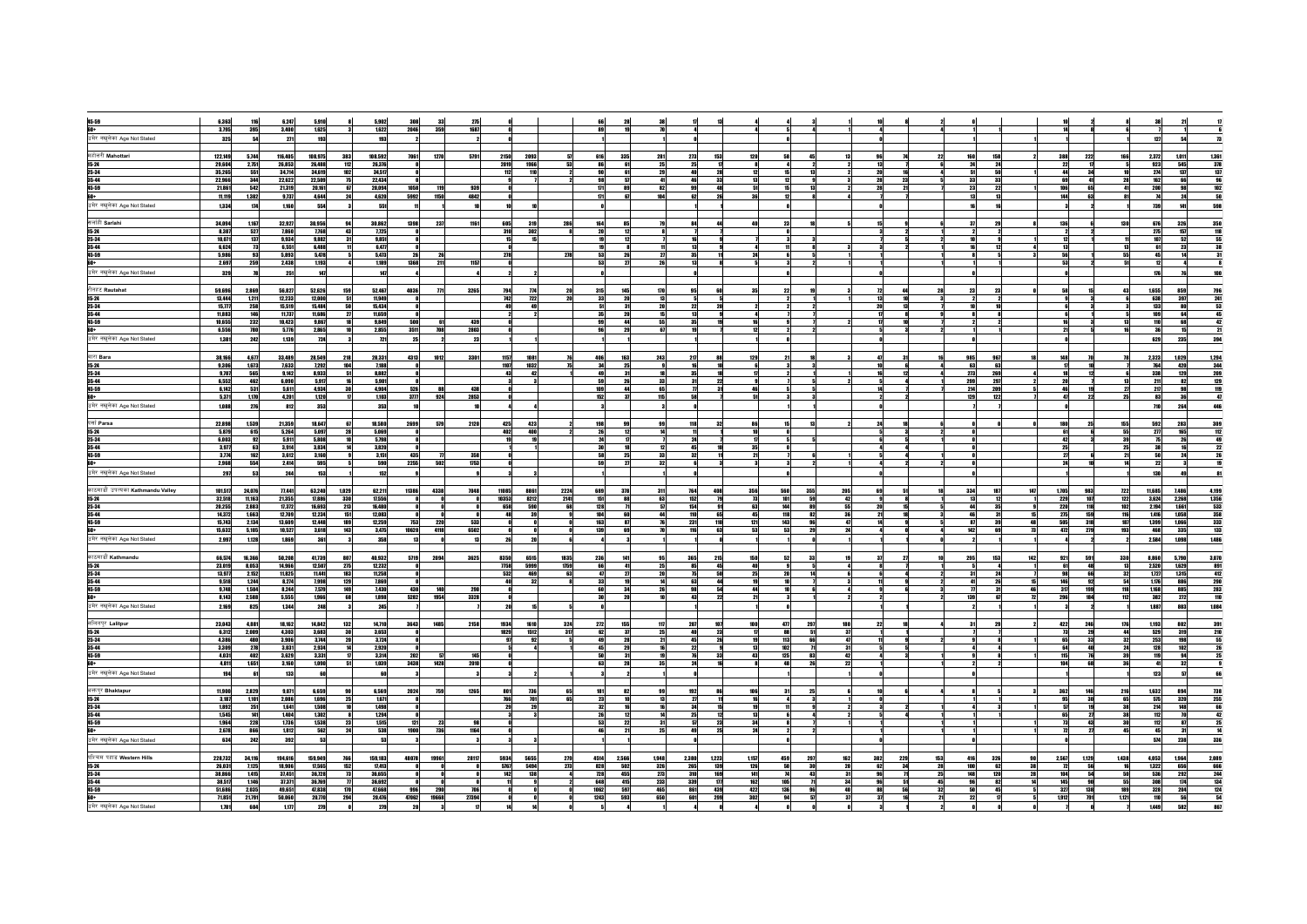| नुवाकोट Nuwakot                                     | 16,843         | 2,290      | 14,553         | 12,193         | 42           | 12,151                                                                                         | 2961      | 1310<br>1651   | 158  | 147  |    | 396  | 216                     |       | 213       | 113             | 100<br>26         |          |     |     |     |            |     |                 | 854                         | 432   |
|-----------------------------------------------------|----------------|------------|----------------|----------------|--------------|------------------------------------------------------------------------------------------------|-----------|----------------|------|------|----|------|-------------------------|-------|-----------|-----------------|-------------------|----------|-----|-----|-----|------------|-----|-----------------|-----------------------------|-------|
| $15 - 24$                                           | 2,272          | 365        | 1.907          | 1.703          |              | 1.701                                                                                          | - ni      |                | 154  | 143  |    |      | 38                      | 21    | 22        | - 12            |                   |          |     |     |     |            |     |                 | $422$<br>$167$<br>326       | 159   |
| 25-34                                               | 3,240          | 143        | 3,097          | 3,011          |              | 3,007                                                                                          |           |                |      |      |    |      | 36                      |       | 37        | 27              |                   |          |     |     |     |            |     |                 | 120                         |       |
|                                                     | 2,803          | 85         | 2,718          | 2.678          |              | 2.675                                                                                          |           |                |      |      |    |      | 30                      |       |           | 13              |                   |          |     |     |     |            |     |                 | 68<br>32<br>54              |       |
| 35-44<br>45-59                                      | 3,516          | 154        | 3,362          | 3,219          | 14           | 3,205                                                                                          | 86        | 22<br>64       |      |      |    |      | 44                      |       | 52        | 31              |                   |          |     |     |     |            |     |                 | 58<br>33                    |       |
| 60+                                                 | 4,644          | 1,431      | 3,213          | 1,495          |              | 1,476                                                                                          | 2872      | 1287<br>1585   |      |      |    |      | 67                      | 82    | 82        | 30              |                   |          |     |     |     |            |     |                 | 23<br>14                    |       |
|                                                     |                |            |                |                |              |                                                                                                |           |                |      |      |    |      |                         |       |           |                 |                   |          |     |     |     |            |     |                 |                             |       |
| उमेर नखुलेका Age Not Stated                         | 368            | 112        | 256            | 87             |              | 87                                                                                             |           |                |      |      |    |      |                         |       |           |                 |                   |          |     |     |     |            |     |                 | 108<br>273                  |       |
|                                                     |                |            |                |                |              |                                                                                                |           |                |      |      |    |      |                         |       |           |                 |                   |          |     |     |     |            |     |                 |                             |       |
| धाडिष्ट्र Dhading                                   | 18,960         | 3,298      | 15,662         | 11,726         |              | 11,682                                                                                         | 5287 2220 | 3067           | 102  | 100  |    | 468  | 257                     | 21    | 263       | 123             | 140               |          |     |     |     | 275        | 178 |                 | 733<br>316                  |       |
| $15 - 24$                                           | 2,153          | 370        | 1,783          | 1,474          |              | 1,469                                                                                          |           |                | 101  |      |    |      | 38                      |       | 24        | 14              |                   |          |     |     |     | 46         | 34  |                 | 438<br>175                  |       |
| 25-34                                               | 3,092          | 155        | 2,937          | 2,851          |              | 2,842                                                                                          |           |                |      |      |    |      |                         |       |           |                 |                   |          |     |     |     | 51         | 33  |                 | 82<br>37                    |       |
| 35-44                                               | 2,820          | 114        | 2,706          | 2,640          |              | 2,635                                                                                          |           |                |      |      |    |      | 34                      |       |           |                 |                   |          |     |     |     | 35         | 23  |                 | a7                          |       |
| 45-59                                               | 3,802          | 232        | 3,570          | 3,334          |              | 3,318                                                                                          | 128       | 38             |      |      |    | 129  | 67                      |       | <b>gn</b> | 38              |                   |          |     |     |     | 43         | 26  |                 | 50<br>28                    |       |
| $60+$                                               | 6,905          | 2,382      | 4,523          | 1,351          |              | 1,342                                                                                          | 5153      | 2972<br>2181   |      |      |    | 156  |                         |       |           | 35              | 23                |          |     |     |     | 100        | 62  |                 | 21<br>12                    |       |
| उमेर नखुलेका Age Not Stated                         | 188            | 45         | 143            |                |              |                                                                                                |           |                |      |      |    |      |                         |       |           |                 |                   |          |     |     |     |            |     |                 | 103<br>43                   |       |
|                                                     |                |            |                |                |              |                                                                                                |           |                |      |      |    |      |                         |       |           |                 |                   |          |     |     |     |            |     |                 |                             |       |
| गोर्खा Gorkha                                       | 23,103         | 2,260      | 20,843         | 18,401         | 63           | 18,338                                                                                         | 3415      | 1384<br>2031   | 352  | 344  |    | 323  | 165                     | 158   | 120       | 61              |                   |          | 32  | 25  |     | 241        | 103 | 138             | 98<br>196                   |       |
| $15-24$                                             | 2,409          | 426        | 1,983          | 1,936          |              | 1,922                                                                                          |           |                | 341  | 334  |    |      | 32                      |       |           |                 |                   |          |     |     |     |            |     |                 | 49                          |       |
| 25-34                                               | 4,662          | 81         | 4,581          | 4,531          |              | 4,524                                                                                          |           |                |      |      |    |      | 24                      |       |           |                 |                   |          |     |     |     |            |     |                 | 36<br>21                    |       |
| 35-44                                               | 4,402          | 67         | 4,335          | 4.292          |              | 4.284                                                                                          |           |                |      |      |    |      | 24                      |       | 20        | 11              |                   |          |     |     |     |            |     |                 | 23                          |       |
| 45-59                                               | 5,559          | 122        | 5,437          | 5,295          |              | 5,280                                                                                          | 184       | 25             |      |      |    |      | 31                      |       | 43        | 25              |                   |          |     |     |     | 29         |     |                 |                             |       |
| 60+                                                 | 5,999          | 1,538      | 4,461          | 2,339          |              | 2,320                                                                                          | 3311      | 1359<br>1952   |      |      |    | 114  | 54                      |       | 28        | $12 \text{ }$   |                   |          |     |     |     | 189        | 85  |                 |                             |       |
| उमेर नखुलेका Age Not Stated                         |                | 26         |                |                |              |                                                                                                |           |                |      |      |    |      |                         |       |           |                 |                   |          |     |     |     |            |     |                 | 64<br>26                    |       |
|                                                     |                |            |                |                |              |                                                                                                |           |                |      |      |    |      |                         |       |           |                 |                   |          |     |     |     |            |     |                 |                             |       |
|                                                     |                |            |                |                |              |                                                                                                |           |                |      |      |    |      |                         |       |           |                 |                   |          |     |     |     |            |     |                 |                             |       |
| तनहं Tanahun                                        | 7,496          | 1,603      | 5,893          | 3,956          | 16           | 3,940                                                                                          | 2383      | 845<br>1538    | 383  | 368  |    | 282  | 156                     | 126   | 135       | 63              |                   |          | 22  |     |     | 197        | 69  | 128             | 113                         |       |
| $15 - 24$                                           | 791            | 430        | 361            | 311            |              | 310                                                                                            |           |                | 376  | 362  |    |      | 29                      |       |           |                 |                   |          |     |     |     |            |     |                 | 31                          |       |
| 25-34                                               | 799            | 60         | 739            | 697            |              | 696                                                                                            |           |                |      |      |    | 43   | 27                      |       | 13        | 6               |                   |          |     |     |     |            |     |                 | 20                          |       |
| 35-44<br>45-59                                      | 926            | 61         | 865            | 838            |              | 834                                                                                            |           |                |      |      |    |      | 28                      |       | 22        |                 |                   |          |     |     |     |            |     |                 |                             |       |
|                                                     | 1,478          | 95         | 1,383          | 1,287          |              | $\begin{array}{r} \textcolor{red}{\textbf{1280}} \\ \textcolor{red}{\textbf{817}} \end{array}$ | 39        | 28             |      |      |    |      | 38                      |       | 48<br>38  | $^{25}$<br>14   | 23                |          |     |     |     | 19         | -41 | 106             |                             |       |
| 60+                                                 | 3,457          | 941        | 2,516          | 820            |              |                                                                                                | 2344      | 834<br>1510    |      |      |    |      | 34                      |       |           |                 |                   |          |     |     |     | 157        | 51  |                 |                             |       |
| उमेर नखुलेका Age Not Stated                         |                |            |                |                |              |                                                                                                |           |                |      |      |    |      |                         |       |           |                 |                   |          |     |     |     |            |     |                 |                             |       |
|                                                     |                |            |                |                |              |                                                                                                |           |                |      |      |    |      |                         |       |           |                 |                   |          |     |     |     |            |     |                 |                             |       |
| लमजुङ Lamjung                                       | 15,909         | 3,167      | 12.742         | 9,632          | 21           | 9,611                                                                                          | 4352      | 1891<br>2461   | 615  | 599  |    | 402  | 236                     | 166   | 206       | 96              | 110<br>29         |          |     |     |     | 300        | 130 | 70 <sub>0</sub> | 159<br>342                  |       |
| $15-24$                                             | 1,551          | 707        | 844            | 715            |              | 712                                                                                            |           |                | 596  | 580  |    |      | 57                      |       | 35        | 15              |                   |          |     |     |     |            |     |                 | 100<br>47                   |       |
| 25-34                                               | 1,958          | 98         | 1,860          | 1,793          |              | 1,792                                                                                          |           |                |      |      |    |      | 41                      |       | 26        | 11              |                   |          |     |     |     |            |     |                 | 44<br>22                    |       |
| 35-44                                               | 2.253          | 81         | 2,172          | 2.124          |              | 2,123                                                                                          |           |                |      |      |    |      | 38                      |       | 30        | 13              |                   |          |     |     |     |            |     |                 | 23                          |       |
| 45-59                                               | 3,600          | 144        | 3,456          | 3,297          |              | 3,293                                                                                          | 72        | 55             |      |      |    |      | 55                      | 39    | 66        | 33              | 33                |          |     |     |     | 36         | 14  | 22              | 19                          |       |
| 60+                                                 | 6,378          | 2,076      | 4,302          | 1.687          | 12           | 1,675                                                                                          | 4279      | 1874<br>2405   |      |      |    |      | 45                      |       | 49        | 24              | 25                |          |     |     |     | 255        | 111 | 144             |                             |       |
| उमेर नखुलेका Age Not Stated                         | 169            |            | 10             |                |              |                                                                                                |           |                |      |      |    |      |                         |       |           |                 |                   |          |     |     |     |            |     |                 | 150                         |       |
|                                                     |                |            |                |                |              |                                                                                                |           |                |      |      |    |      |                         |       |           |                 |                   |          |     |     |     |            |     |                 |                             |       |
| कास्की Kaski                                        | 22,226         | 3,432      | 18,794         | 15,591         | 58           | 15,533                                                                                         | 4002      | 1544<br>2458   | 1302 | 1215 | 87 | 314  | 162                     | 152   | 294       | 132             | 162               |          | 26  |     |     | 392        | 142 | 250             | 127<br>247                  |       |
|                                                     |                |            |                | 2.007          |              |                                                                                                |           |                | 1266 | 1180 |    |      | 29                      |       |           |                 |                   |          |     |     |     |            |     |                 | 58<br>33                    |       |
| $15 - 24$<br>25-34                                  | 3,451<br>4,082 | 1298       | 2,153<br>3,954 | 3,888          |              | 1,989<br>3,882                                                                                 |           |                | 32   | 31   |    |      | 32                      |       | 31        | 27<br>16        |                   |          |     |     |     |            |     |                 | 44                          |       |
|                                                     |                | 128        |                |                |              |                                                                                                |           |                |      |      |    |      |                         |       |           |                 |                   |          |     |     |     |            |     |                 |                             |       |
| 35-44<br>45-59                                      | 3,961<br>4,863 | 101<br>187 | 3,860<br>4.676 | 3,790<br>4,478 |              | 3,783<br>4,460                                                                                 | 99        | 35<br>64       |      |      |    |      | 34<br>-37               |       | 117       | 51              |                   |          |     |     |     | 22<br>59   | 24  | 35              | 28<br>$\frac{19}{20}$<br>31 |       |
|                                                     |                | 1,681      |                |                |              | 1,404                                                                                          |           | 1509           |      |      |    |      | 29                      |       | 56        | 21              | 35                |          |     |     |     | 299        | 99  | 200             |                             |       |
| <mark>60+</mark><br>उमेर नखुलेका Age Not Stated     | 5,765          |            | 4,084          | 1,421          |              |                                                                                                | 3902      | 2393           |      |      |    |      |                         |       |           |                 |                   |          |     |     |     |            |     |                 |                             |       |
|                                                     | 104            | 37         | 67             |                |              |                                                                                                |           |                |      |      |    |      |                         |       |           |                 |                   |          |     |     |     |            |     |                 | 84                          |       |
|                                                     |                |            |                |                |              |                                                                                                |           |                |      |      |    |      |                         |       |           |                 |                   |          |     |     |     |            |     |                 |                             |       |
| स्याङ्जा Syangja                                    | 42,952         | 5.719      | 37,233         | 32,185         | 183          | 32.002                                                                                         | 7241      | 3186<br>4055   | 1104 | 1068 | 36 | 870  | 494                     | 376   | 461       | 269             | 107<br>192<br>175 | 68       | 61  |     | 24  | 494<br>35  | 172 | 322             | 297<br>168                  | 129   |
| $15-24$                                             | 4,506          | 1,265      | 3,241          | 3,117          | 48           | 3,069                                                                                          |           |                | 1073 | 1038 | 35 | 144  | 89                      |       | 34        | 15              | 28                |          |     |     | 5   |            |     |                 | 73                          |       |
| 25-34                                               | 7,181          | 211        | 6,970          | 6.863          |              | 6.853                                                                                          |           |                | 25   | 25   |    |      | 82                      |       | 48        | 29              |                   |          |     |     |     |            |     |                 | 33                          |       |
| 35-44<br>45-59                                      | 7,578          | 209        | 7,369          | 7,251          | 14           | 7,237                                                                                          |           |                |      |      |    | 129  | 87                      | 42    | 75        | 37              | 48                | -32      | 19  |     |     | 22         |     |                 | 21                          |       |
|                                                     | 10,618         | 410        | 10,208         | 9,917          | 46           | 9,871                                                                                          | 122       | 84<br>38       |      |      |    | 233  | 134                     | 99    | 189       | 106             | 83<br>41          | 28<br>13 | 13  |     |     |            | 13  |                 | 39<br>32                    |       |
| <del>.<br/><br/>उमेर नखुलेका</del> Age Not Stated   | 12,905         | 3,560      | 9.345          | 5.008          | 65           | 4.943                                                                                          | 7118      | 3148<br>3970   |      |      |    | 229  | 101                     | 128   | 113       | $\overline{82}$ | 22<br>31          |          |     |     |     | 482        | 143 | 259             | 10                          |       |
|                                                     | 164            | 64         | 100            | 29             |              | 29                                                                                             |           |                |      |      |    |      |                         |       |           |                 |                   |          |     |     |     |            |     |                 | 59<br>121                   |       |
|                                                     |                |            |                |                |              |                                                                                                |           |                |      |      |    |      |                         |       |           |                 |                   |          |     |     |     |            |     |                 |                             |       |
| वाग्लुङ्ग Baglung                                   | 29,967         | 4,830      | 25.137         | 20,477         | 148          | 20,329                                                                                         | 7118      | 3130<br>3988   | 568  | 550  |    | 670  | 394                     | 276   | 308       | 161             | 37<br>147         |          | 54  | 26  | 28  | 291<br>24  | 147 | 144             | 416<br>223                  |       |
| $15 - 24$                                           | 3,293          | 766        | 2,527          | 2,384          | 29           | 2,355                                                                                          |           |                | 555  | 538  |    | 160  | 95                      |       | 31        | 18              |                   |          |     |     |     |            |     |                 | 66<br>135                   |       |
| 25-34                                               | 5,420          | 202        | 5,218          | 5,113          | $\mathbf{n}$ | 5,096                                                                                          |           |                |      |      |    | 126  | 75                      |       |           | 19              |                   |          |     |     |     |            |     |                 | 100<br>61                   |       |
| 35-44                                               | 5,144          | 162        | 4.982          | 4.916          | 15           | 4.901                                                                                          |           |                |      |      |    |      | 65                      |       | 46        | 27              |                   |          |     |     |     |            |     |                 | 56                          |       |
| 45-59                                               | 6,666          | 285        | 6,381          | 6,159          | 31           | 6,128                                                                                          | 121       | - 37<br>84     |      |      |    | 158  | 86                      |       | 124       | 64              | 20                |          | 14  |     |     | 24         | 15  |                 | 44<br>29                    |       |
| $60+$                                               | 9,346          | 3,386      | 5,960          | 1,885          | 56           | 1,829                                                                                          | 6991      | 3092<br>3899   |      |      |    | 133  | 73                      |       | 63        | 33              | 30                |          |     |     |     | 256        | 124 | 132             |                             |       |
| उमेर नखुलेका Age Not Stated                         |                | 29         |                | 20             |              | 20                                                                                             |           |                |      |      |    |      |                         |       |           |                 |                   |          |     |     |     |            |     |                 |                             |       |
|                                                     |                |            |                |                |              |                                                                                                |           |                |      |      |    |      |                         |       |           |                 |                   |          |     |     |     |            |     |                 |                             |       |
| गुल्मी Gulmi                                        | 36,472         | 5,138      | 31,334         | 25,864         | 139          | 25,725                                                                                         | 8391 3388 | 5003           | 773  | 755  |    | 581  | 352                     | 229   | 292       | 163             | 129               |          |     |     |     | 223        | 129 |                 | 204<br>116                  |       |
| $15-24$                                             | 3,655          | 923        | 2,732          | 2,646          | 25           | 2,621                                                                                          |           |                | 754  | 737  |    | 123  | 76                      |       | 36        | 23              |                   |          |     |     |     |            |     |                 | 76<br>49                    |       |
| 25-34                                               | 5,960          | 178        | 5,782          | 5,708          |              | 5,693                                                                                          |           |                |      | 16   |    | 115  | 78                      |       | 54        | 28              | 26                |          | 19  |     |     |            |     |                 |                             |       |
| 35-44                                               | 6,282          | 135        | 6,147          | 6,063          |              | 6,053                                                                                          |           |                |      |      |    |      | 48                      |       | AR        | 24              |                   |          | 20  |     |     | 21         | 18  |                 | $\frac{35}{22}$             |       |
| 45-59                                               | 8,504          | 259        | 8,245          | 8,047          |              | 8,030                                                                                          | 147       |                |      |      |    |      |                         |       |           | 45              |                   |          |     |     |     |            |     |                 | 26                          |       |
| $60+$                                               | 12,023         | 3,631      | 8,392          | 3,387          | 72           | 3,315                                                                                          | 8243      | 3339<br>4904   |      |      |    | 138  |                         |       | 63        | 43              | 20                |          |     |     |     | 153        | 78  |                 | 12                          |       |
|                                                     |                | $\bf 12$   |                |                |              |                                                                                                |           |                |      |      |    |      |                         |       |           |                 |                   |          |     |     |     |            |     |                 |                             |       |
| उमेर नखुलेका Age Not Stated                         | 48             |            | 36             | 13             |              |                                                                                                |           |                |      |      |    |      |                         |       |           |                 |                   |          |     |     |     |            |     |                 | 33                          |       |
|                                                     |                |            |                |                |              |                                                                                                |           |                |      |      |    |      |                         |       |           |                 |                   |          |     |     |     |            |     |                 |                             |       |
| पाल्पा Palpa                                        | 14,804         | 2,379      | 12,425         | 9,924          | 52           | 9,872                                                                                          | 2928      | 1063<br>1865   | 577  | 509  | 68 | 208  | 134                     |       |           | 42              |                   |          |     |     | 238 | 212<br>133 | 50  |                 | 278<br>651                  |       |
| $15 - 24$                                           | 1,950          | 575        | 1,375          | 1,272          |              | 1,265                                                                                          |           |                | 551  | 483  | 68 |      | 19                      |       |           |                 |                   |          |     |     | 38  | 28         |     |                 | 44<br>28                    |       |
| 25-34                                               | 2,472          | 159        | 2,313          | 2,273          |              | 2,270                                                                                          |           |                | 24   | 24   |    | 32   | 19                      |       |           |                 |                   |          |     |     |     | 81         |     |                 | 22<br>14                    |       |
| 35-44                                               | 2,348          | 131        | 2,217          | 2,177          |              | 2.167                                                                                          |           |                |      |      |    |      | $\overline{\mathbf{z}}$ |       | 15        |                 |                   |          |     |     |     | 64         |     |                 | 23<br>12                    |       |
| 45-59                                               | 3,080          | 147        | 2,933          | 2,813          |              | 2,803                                                                                          | 78        | 60             |      |      |    |      | 29                      |       | 41        | 21              |                   |          |     |     |     | 20         |     |                 | 48<br>20                    |       |
|                                                     | 4,429          | 1,165      | 3,264          | 1,377          | 22           | 1,355                                                                                          | 2849      | 1045<br>1804   |      |      |    |      | $\overline{a}$          |       | 13        |                 |                   |          |     |     |     |            | 33  |                 | 13                          |       |
| उमेर नखुलेका Age Not Stated                         | 525            | 202        | 323            |                |              |                                                                                                |           |                |      |      |    |      |                         |       |           |                 |                   |          |     |     |     |            |     |                 | 509<br>200                  |       |
|                                                     |                |            |                |                |              |                                                                                                |           |                |      |      |    |      |                         |       |           |                 |                   |          |     |     |     |            |     |                 |                             |       |
| सुदूर पश्चिम पहाड Far Western Hills<br><b>15-24</b> | 168,494        | 25,976     | 142,518        | 117,209        | 1,564        | 115,645                                                                                        | 34981     | 14545<br>20436 | 3296 | 3223 | 73 | 4585 | 2,268                   | 2,317 | 1,384     | n1              | 613<br>686<br>524 | 162      | 200 | 131 | 69  | 732        | 373 | 359             | 5,251<br>2,461              | 2,790 |
|                                                     | 25,069         | 4,929      | 20.140         | 19,675         | 531          | 19,144                                                                                         |           |                | 3233 | 3167 | 66 | 914  | 538                     | 376   | 185       | 90              | 88<br>95          | 28<br>68 | 46  | 26  | 20  | 28         | 12  |                 | 850<br>478                  | 372   |
|                                                     |                |            |                |                |              |                                                                                                |           |                |      |      |    |      |                         |       |           |                 |                   |          |     |     |     |            |     |                 |                             |       |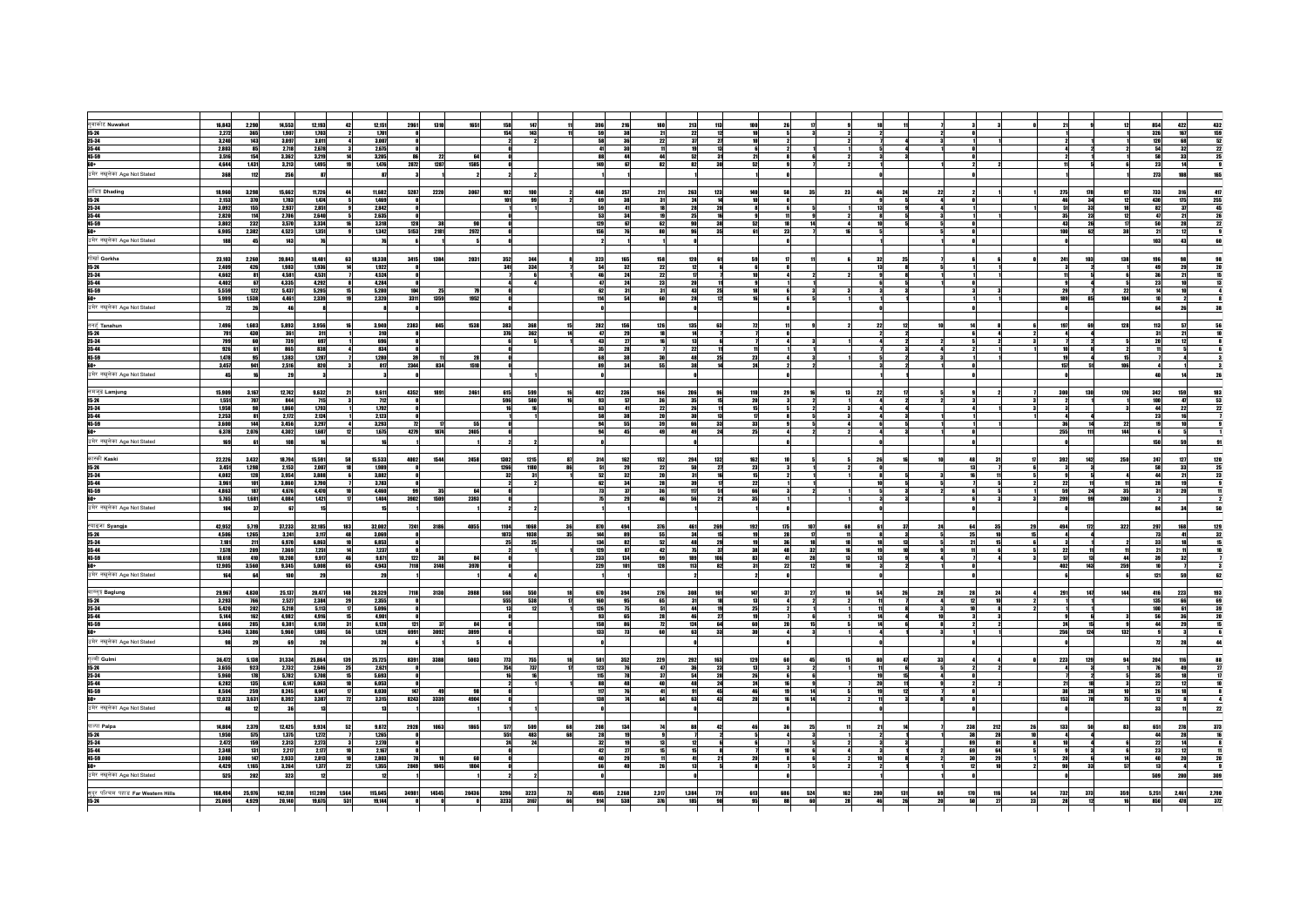|                                                 | 32,376<br>1,048                                                   | 31,328<br>30,862<br>140       | 30.722                                 |                          |                                                                                                       |                                       |                  |                 |     |                                                                           |                                                                                              |
|-------------------------------------------------|-------------------------------------------------------------------|-------------------------------|----------------------------------------|--------------------------|-------------------------------------------------------------------------------------------------------|---------------------------------------|------------------|-----------------|-----|---------------------------------------------------------------------------|----------------------------------------------------------------------------------------------|
| 25-34<br>35-44                                  | 28,754                                                            | 27,792<br>27,345              |                                        |                          |                                                                                                       |                                       |                  |                 |     |                                                                           | $\begin{array}{r}\n 219 \\  \hline\n 136 \\  \hline\n \end{array}$<br>131<br>100<br>68<br>38 |
|                                                 | 962                                                               | 133                           | 27,212                                 |                          | $\frac{655}{1008}$<br>$\begin{array}{r}\n 317 \\  \hline\n 576 \\  \hline\n 739\n \end{array}$<br>338 | $\frac{224}{441}$<br>143<br>81        | 173<br>128       |                 |     | $\frac{45}{114}$<br>$\begin{array}{c}\n 18 \\  \hline\n 72\n \end{array}$ | <b>236</b><br>240                                                                            |
| 45-59                                           | 35,793<br>2,408                                                   | 298<br>33,385<br>30,931       | 30,633<br>2753<br>974                  | 1779                     | 432                                                                                                   | 242<br>199                            | 237<br>197       |                 | 22  | $-42$                                                                     |                                                                                              |
| 60+                                             | 42,829<br>15,205                                                  | 8,325<br>459<br>27,624        | 32127 13568<br>7,866                   | 18559                    | 1320<br>581                                                                                           | 352<br>197<br>155                     | 61               |                 |     | 524<br>280<br>244                                                         | 81<br>43                                                                                     |
| उमेर नखुलेका Age Not Stated                     | 3,673<br>1,424                                                    | 2,249<br>$\mathbf{u}$         | 68<br>101                              | 98                       |                                                                                                       |                                       |                  |                 |     |                                                                           | 1,413<br>2,081<br>3,494                                                                      |
|                                                 |                                                                   |                               |                                        |                          |                                                                                                       |                                       |                  |                 |     |                                                                           |                                                                                              |
|                                                 |                                                                   |                               |                                        |                          |                                                                                                       |                                       |                  |                 |     |                                                                           |                                                                                              |
| प्यूठान Pyuthan                                 | 32,110<br>3,419                                                   | 28,691<br>25,922<br>542       | 4406<br>1716<br>25,380                 | 2690<br>478<br>463<br>15 | 515<br>275<br>240                                                                                     | 101<br>185<br>84                      | 201<br>149<br>52 |                 |     | 142<br>53<br>89                                                           | 128<br>55<br>227<br>99                                                                       |
| $15 - 24$                                       | 4,106<br>937                                                      | 354<br>3,169<br>3,405         | 3,051                                  | 467<br>454<br>13         | 90<br>61                                                                                              | 29<br>13                              | 16<br>26         |                 |     |                                                                           | 92<br>37                                                                                     |
| 25-34                                           | 6.615<br>154                                                      | 38<br>6.461<br>6.417          | 6.379                                  |                          | 83<br>-31                                                                                             | <b>R</b>                              | 25<br>43         |                 |     |                                                                           |                                                                                              |
| 35-44                                           | 6,254<br>125                                                      | 6,129<br>6,071                | 6,056<br>15                            |                          | 73<br>35<br>38                                                                                        | 31                                    | 36               |                 |     |                                                                           |                                                                                              |
|                                                 |                                                                   |                               |                                        |                          |                                                                                                       |                                       |                  |                 |     |                                                                           |                                                                                              |
| 45-59                                           | 7,768<br>235                                                      | 7,533<br>7,381                | 7,330<br>109<br>51<br>83<br>-37        | 72                       | 121<br>52                                                                                             | 69<br>42<br>$\overline{22}$<br>20     | 62<br>49         |                 |     | 23                                                                        | 20                                                                                           |
| +na                                             | 7,302<br>1,944                                                    | 5,358<br>2.636                | 2,553<br>4294<br>1677                  | 261                      | 148<br>76<br>72                                                                                       | - 37<br>$\overline{u}$<br>74          | 22<br>25         |                 |     | 112<br>45<br>67                                                           | - 71                                                                                         |
| उमेर नखुलेका Age Not Stated                     | 65<br>24                                                          | $\mathbf{a}$                  |                                        |                          |                                                                                                       |                                       |                  |                 |     |                                                                           |                                                                                              |
|                                                 |                                                                   |                               |                                        |                          |                                                                                                       |                                       |                  |                 |     |                                                                           |                                                                                              |
|                                                 |                                                                   |                               |                                        |                          |                                                                                                       |                                       |                  |                 |     |                                                                           |                                                                                              |
| सल्यान Salyan                                   | 61,822<br>4,818                                                   | 57,004<br>51,192              | 412<br>50,780<br>7642<br>2629          | 5013<br>538<br>519       | 1057<br>483<br>574                                                                                    | 319<br>162<br>157                     | 150<br>114<br>36 | 57<br>20        |     | 119<br>209                                                                | 605<br>331<br>274<br>103                                                                     |
| 15-24                                           | 11,062<br>892                                                     | 10,170<br>9.963               | 67<br>9,896<br>$\bullet$               | 528<br>509<br>19         | 135<br>241<br>106                                                                                     | 47<br>14<br>33                        | 14<br>- 81       | 13              | -11 | $\overline{\mathbf{z}}$                                                   | 238<br>135                                                                                   |
| 25-34                                           | 15,206<br>249                                                     | 14,957<br>14,871<br>52        | 14,819                                 |                          | 10                                                                                                    | 43<br>23<br>20                        |                  |                 |     |                                                                           |                                                                                              |
| 35-44                                           | 255<br>12.326                                                     | 12.071<br>12,004              | 63<br>11,941<br>- Al                   |                          | 144<br>68                                                                                             | 26<br>46<br>20 l                      | 3A<br>39         | 15 <sup>1</sup> |     | 15                                                                        | 52<br>-31                                                                                    |
|                                                 |                                                                   |                               | 10                                     | 465                      |                                                                                                       |                                       |                  |                 |     |                                                                           |                                                                                              |
| 45-59                                           | 13,200<br>530                                                     | 12,670<br>12,076<br>138       | 11,938<br>612                          |                          | 236<br>89<br>147                                                                                      | 115<br>59<br>56                       | 48<br>59         | 11              |     | 39<br>32                                                                  | 50<br>33                                                                                     |
|                                                 | 9,822<br>2,814                                                    | 7,008<br>2,251<br>98          | 2,161<br>7026<br>2481                  | 4545                     | 289<br>182<br>107                                                                                     | 68<br>40<br>28                        |                  |                 |     | 146<br>75                                                                 | $\mathbf{u}$<br>10                                                                           |
| <mark>60+</mark><br>उमेर नखुलेका Age Not Stated | 206                                                               | 128<br>$\overline{2}$         | - 25                                   |                          |                                                                                                       |                                       |                  |                 |     |                                                                           | 174                                                                                          |
|                                                 |                                                                   |                               |                                        |                          |                                                                                                       |                                       |                  |                 |     |                                                                           |                                                                                              |
|                                                 |                                                                   |                               |                                        |                          |                                                                                                       |                                       |                  |                 |     |                                                                           |                                                                                              |
| जुम्ला Jumla                                    | 14,050<br>3,252                                                   | 174<br>10,798<br>8,369        | 8,195<br>3632<br>1893                  | 164<br>163<br>1739       | 787<br>357<br>430                                                                                     | 300<br>181<br>119                     | 113<br>87        |                 |     | 55<br>39                                                                  | 258<br>597<br>339                                                                            |
| $15-24$                                         | 1,295<br>388                                                      | 13<br>907<br>713              | 700                                    | 155<br>154               | 137<br>68<br>69                                                                                       | 47<br>25<br>22                        |                  |                 |     |                                                                           | 103<br>201                                                                                   |
| 25-34                                           | 2,170<br>216                                                      | 1.954<br>1832<br>19           | 1813                                   |                          | 118<br>54<br>64                                                                                       | 39<br>18<br>21                        |                  |                 |     |                                                                           | 146<br>90                                                                                    |
| 35-44                                           | 2,438<br>186                                                      | 2,139<br>2,252                | 2,120                                  |                          | 123<br>69                                                                                             | 54<br>34<br>20                        | 25               |                 |     |                                                                           | 45                                                                                           |
| 45-59                                           | 3.053<br>285                                                      | 2.564<br>2,768<br>28          | 2.536<br>87<br>29                      |                          | $\overline{m}$<br>107                                                                                 | 61<br>100<br>39                       | 31               |                 |     |                                                                           | 52<br>$\overline{p}$                                                                         |
|                                                 |                                                                   |                               |                                        |                          |                                                                                                       |                                       |                  |                 |     |                                                                           |                                                                                              |
| 60+                                             | 5,031<br>2,147                                                    | 2,884<br>1,119                | 95<br>1,024<br>3545 1864               | 1681                     | 232<br>132<br>100                                                                                     | 43<br>60<br>$\mathbf{u}$              |                  |                 |     | 32                                                                        | 37<br>19                                                                                     |
| उमेर नखुलेका Age Not Stated                     | 63<br>30                                                          | 33                            |                                        |                          |                                                                                                       |                                       |                  |                 |     |                                                                           | 30<br>61                                                                                     |
|                                                 |                                                                   |                               |                                        |                          |                                                                                                       |                                       |                  |                 |     |                                                                           |                                                                                              |
| दैलेख Dailekh                                   | 16,353                                                            | 11.519                        | 37<br>11,482<br>3479                   | 2288<br>239              | 468<br>244                                                                                            | 171<br>86                             | 28               |                 |     | 20<br>51<br>31                                                            | 174                                                                                          |
|                                                 | 2,077                                                             | 14,276                        | 1191                                   | 250                      | 224                                                                                                   | 85                                    | 31               | 20              | 25  |                                                                           | 302<br>128                                                                                   |
| $15-24$                                         | 3,090<br>371                                                      | 2,719<br>2,627                | 2,618                                  | 244<br>238               | 95<br>51<br>44                                                                                        | 15                                    |                  |                 |     |                                                                           | 84<br>57                                                                                     |
| $25 - 34$                                       | 3,494<br>98                                                       | 3,396<br>3,347                | 3,341                                  |                          |                                                                                                       |                                       |                  |                 |     |                                                                           | 21                                                                                           |
| 35-44                                           | 2,626<br>108                                                      | 2.518<br>2.467                | 2.459                                  |                          | $\boldsymbol{\pi}$<br>51<br>26                                                                        | 28<br>16<br>12                        |                  |                 |     | 11                                                                        | 22                                                                                           |
| 45-59                                           | 2,893<br>147                                                      | 2,746<br>2,523                | 2,519<br>170                           | 140                      | 84<br>46                                                                                              | 55<br>27<br>28                        |                  |                 |     |                                                                           |                                                                                              |
| 60+                                             | 4,082<br>1,280                                                    | 2,802<br>542                  | 10<br>3306<br>1161<br>532              | 2145                     | 133                                                                                                   | 28<br>59<br>31<br>$\boldsymbol{\eta}$ |                  |                 |     | 3A)                                                                       |                                                                                              |
|                                                 |                                                                   |                               |                                        |                          |                                                                                                       |                                       |                  |                 |     |                                                                           |                                                                                              |
| उमेर नखुलेका Age Not Stated                     | 168<br>73                                                         | 95<br>13                      | 13                                     |                          |                                                                                                       |                                       |                  |                 |     |                                                                           | 152<br>73                                                                                    |
|                                                 |                                                                   |                               |                                        |                          |                                                                                                       |                                       |                  |                 |     |                                                                           |                                                                                              |
| अछाम Achham                                     | 14,250<br>3.773                                                   | 10,477<br>6,387<br>56         | 6,331<br>6273 2967                     | 3306<br>134<br>132       | 289<br>136<br>153                                                                                     | 57<br>30<br>$\boldsymbol{\eta}$       | 23<br>29         |                 |     | 40<br>89                                                                  | 979<br>374<br>605                                                                            |
| $15 - 24$                                       | 973<br>200                                                        | $\overline{1}$<br>744<br>- 10 | 734<br>$\mathbf{a}$                    | 132<br>130               | 39<br>$\overline{18}$<br>21                                                                           |                                       |                  |                 |     | <b>Al</b>                                                                 | $\overline{a}$<br>35                                                                         |
|                                                 |                                                                   |                               |                                        |                          |                                                                                                       |                                       |                  |                 |     |                                                                           |                                                                                              |
| 25-34                                           | 1,576<br>36                                                       | 1,548<br>1,512                | 1,508                                  |                          | 36<br>20                                                                                              |                                       |                  |                 |     |                                                                           |                                                                                              |
|                                                 | 1,640<br>49                                                       | 1,591<br>1,562                | 1,558                                  |                          | ग्र                                                                                                   | 22                                    |                  |                 |     |                                                                           |                                                                                              |
| 35-44<br>45-59                                  | 3.853<br>741                                                      | 3.112<br>2.350<br>31          | 2.319<br>1356<br>619                   | 737                      | 68<br>- 34<br>34                                                                                      | 20<br>9<br>- 11                       | 12               |                 |     | 12                                                                        | -30<br>29                                                                                    |
| 60+                                             | 5,314<br>2,447                                                    | 2,867<br>215                  | 208<br>4916<br>2348                    | 2568                     | 99<br>40                                                                                              | 59<br>11                              |                  |                 |     | 68<br>43<br>25                                                            | 3                                                                                            |
|                                                 | 894<br>300                                                        | 594                           |                                        |                          |                                                                                                       |                                       |                  |                 |     |                                                                           | 300                                                                                          |
| उमेर नखुलेका Age Not Stated                     |                                                                   |                               |                                        |                          |                                                                                                       |                                       |                  |                 |     |                                                                           | 888                                                                                          |
|                                                 |                                                                   |                               |                                        |                          |                                                                                                       |                                       |                  |                 |     |                                                                           |                                                                                              |
| डोटी Doti                                       | 16,478<br>3,668                                                   | 237<br>12,810<br>9,825        | 4643 2026<br>9,588                     | 2617<br>659<br>667       | 766<br>380<br>386                                                                                     | 168<br>98                             |                  |                 |     |                                                                           | 217<br>123                                                                                   |
| 15-24                                           | 2,482<br>857                                                      | 1,625<br>1,541                | 47<br>1,494                            | 656<br>648               | 135<br>56                                                                                             | 24                                    |                  |                 |     |                                                                           | 106<br>55                                                                                    |
| 25-34                                           | 2,388<br>146                                                      | 2,242<br>2,181                | 2.174                                  |                          | 103<br>44                                                                                             | 31                                    |                  |                 |     |                                                                           | 31<br>22                                                                                     |
|                                                 | 2,496                                                             | 2,380<br>2,313                | 2,300                                  |                          | 99<br>55<br>44                                                                                        | 29<br>21                              |                  |                 |     |                                                                           | 27                                                                                           |
| 35-44                                           | 116                                                               |                               | 13                                     |                          |                                                                                                       |                                       |                  |                 |     |                                                                           |                                                                                              |
| 45-59                                           | 3,302<br>230                                                      | 3,072<br>2,784                | 29<br>2,755<br>242<br>64               | 178                      | $\mathbf{n}$                                                                                          | 26<br>97<br>51                        |                  |                 |     |                                                                           | 23                                                                                           |
| 60+                                             | 5,775<br>2,308                                                    | 3.467<br>997                  | 141<br>856<br>4400<br>1962             | 2438                     | 258<br>130<br>128                                                                                     | 33<br>19                              |                  |                 |     | 25<br>68<br>43                                                            |                                                                                              |
| उमेर नखुलेका Age Not Stated                     | 35                                                                | 24                            |                                        |                          |                                                                                                       |                                       |                  |                 |     |                                                                           | 25                                                                                           |
|                                                 |                                                                   |                               |                                        |                          |                                                                                                       |                                       |                  |                 |     |                                                                           |                                                                                              |
|                                                 |                                                                   |                               |                                        |                          |                                                                                                       |                                       |                  |                 |     |                                                                           |                                                                                              |
| वैतडी Baitadi                                   | 9,805<br>3,547                                                    | 6,258<br>3,178<br>90          | 3,088<br>3251<br>1496                  | 1755<br>694<br>681<br>13 | 448<br>253<br>187                                                                                     | 127<br>84<br>43                       | 47               |                 |     | 35<br>22<br>57                                                            | 1,964<br>844<br>1,120                                                                        |
| $15 - 24$                                       | $\frac{1498}{757}$<br>845                                         | 653<br>596                    | 30<br>566<br>- 01                      | 684<br>671<br>13         | 116<br>80                                                                                             | 36<br>22<br>- 13                      |                  |                 |     | 13                                                                        | 52<br>34                                                                                     |
| 25-34                                           | 107                                                               | 650<br>607                    | 13<br>594                              | 9                        | 83<br>46<br>- 37                                                                                      | 13                                    |                  |                 |     |                                                                           | 25                                                                                           |
| 35-44                                           | 753<br>91                                                         | 662<br>10<br>627              | 617                                    |                          | 60<br>36                                                                                              | 24<br>14                              |                  |                 |     |                                                                           | 21                                                                                           |
| 45-59                                           | 1,203<br>155                                                      | 1,048<br>911                  | 13<br>898<br>114<br>36                 | 78                       | 90                                                                                                    | 44<br>39<br>28                        |                  |                 |     | 61                                                                        | 17                                                                                           |
|                                                 | 3,747<br>1,583                                                    | 2,164<br>434                  | 24<br>3137<br>1460                     | 167                      | 90<br>45                                                                                              | 45<br>32<br>16                        |                  |                 |     | 34<br>23                                                                  |                                                                                              |
|                                                 |                                                                   |                               | 410                                    |                          |                                                                                                       |                                       |                  |                 |     |                                                                           |                                                                                              |
| उमेर नखुलेका Age Not Stated                     | 1,847<br>766                                                      | 1,081                         |                                        |                          |                                                                                                       |                                       |                  |                 |     |                                                                           | 1,842<br>765<br>1,077                                                                        |
|                                                 |                                                                   |                               |                                        |                          |                                                                                                       |                                       |                  |                 |     |                                                                           |                                                                                              |
| डडेलधरा Dandeldhura                             | 3,626<br>1,422                                                    | 2,204<br>817                  | 1655<br>627<br>801                     | 1028<br>371<br>367       | 263<br>134<br>129                                                                                     | 30<br>57<br>$\boldsymbol{\eta}$       | 28               |                 |     | 48                                                                        | 360<br>$\mathbf{m}$                                                                          |
| $15 - 24$                                       | 563<br>439                                                        | 124<br>86                     | 85                                     | 367<br>363               | 42                                                                                                    | 19                                    |                  |                 |     |                                                                           | 30<br>22                                                                                     |
|                                                 | 170                                                               | 95                            | $\overline{a}$                         |                          | 61<br>-27                                                                                             |                                       |                  |                 |     |                                                                           |                                                                                              |
| 25-34                                           | 42                                                                | 128                           |                                        |                          | <b>20</b>                                                                                             |                                       |                  |                 |     |                                                                           |                                                                                              |
| 35-44                                           | 221<br>32                                                         | 189<br>162                    | 161                                    |                          | 32                                                                                                    |                                       |                  |                 |     |                                                                           |                                                                                              |
| 45-59                                           | 85                                                                | 436<br>342                    | 338<br>63<br>12                        | $\frac{51}{2}$           | 32<br>61<br>29                                                                                        | 10                                    | 12               |                 |     | 81                                                                        |                                                                                              |
| +aa                                             | $\frac{521}{1756}$<br>682                                         | 1.074<br>131                  | 1503<br>- ol<br>122<br>615             | <b>RRR</b>               | $\mathbf{u}$<br>-31                                                                                   | anl                                   |                  |                 |     | 34                                                                        |                                                                                              |
| उमेर नखुलेका Age Not Stated                     | 395<br>142                                                        | 253                           | 89                                     | 89                       |                                                                                                       |                                       |                  |                 |     |                                                                           | 141<br>304                                                                                   |
|                                                 |                                                                   |                               |                                        |                          |                                                                                                       |                                       |                  |                 |     |                                                                           |                                                                                              |
|                                                 |                                                                   |                               |                                        |                          |                                                                                                       |                                       |                  |                 |     |                                                                           |                                                                                              |
| मध्य भित्री मधेश Central Inner Ter              | 23,761<br>3,745                                                   | 20,016<br>16,152<br>165       | 15,987<br>5340<br>2231                 | 3109<br>372<br>337<br>35 | 518<br>229<br>289                                                                                     | 226<br>112<br>114                     | 47               |                 | 48  | 134<br>59                                                                 | 430<br>462<br>145<br>45<br>892                                                               |
| 15-24                                           | 3,663<br>642                                                      | 3,021<br>2,843                | 55<br>2,788<br>o                       | 356<br>322<br>34         | 97<br>63                                                                                              | 34<br>36<br>18<br>18                  |                  |                 |     | - 3                                                                       | 312<br>167                                                                                   |
| 25-34                                           | 4,743<br>192                                                      | 4,551<br>4,455<br>21          | 4,434                                  | 12                       | 98<br>38                                                                                              | 21                                    |                  |                 | 22  |                                                                           | 89                                                                                           |
| 35-44                                           | 3,781<br>122                                                      | 3.659<br>3.595<br>15          | 3,580<br>- Al                          |                          | <b>80</b><br>- 31<br>49                                                                               | 34<br>$\mathbf{u}$<br>- 17            | 13               |                 |     |                                                                           | 33<br>12                                                                                     |
|                                                 | 344                                                               | 4,211<br>3,924                | 46<br>3,878<br>342<br>126              | 216<br>$\mathbf{0}$      | 67<br>55                                                                                              | 39<br>35<br>74                        | 22<br>18         |                 |     | 23                                                                        | 38                                                                                           |
| 45-59                                           | 4,555                                                             |                               |                                        |                          | 122                                                                                                   |                                       |                  |                 |     |                                                                           | 28                                                                                           |
| <mark>60+</mark><br>उमेर नखुलेका Age Not Stated | 6,563<br>2,268                                                    | 4,295<br>1,295                | 28<br>1,267<br>4992<br>2103            | 2889                     | 120                                                                                                   | 48<br>19<br>21                        |                  |                 |     | 95<br>38                                                                  | 13                                                                                           |
|                                                 |                                                                   | 279                           |                                        |                          |                                                                                                       |                                       |                  |                 |     |                                                                           | 407<br>$\mathbf{u}$<br>233                                                                   |
|                                                 | 456<br>$\mathbf{m}$                                               |                               |                                        |                          |                                                                                                       |                                       |                  |                 |     |                                                                           |                                                                                              |
|                                                 |                                                                   |                               |                                        |                          |                                                                                                       |                                       |                  |                 |     |                                                                           |                                                                                              |
|                                                 |                                                                   |                               |                                        |                          |                                                                                                       |                                       |                  |                 |     |                                                                           |                                                                                              |
| चिसापानी Chisapani                              | 17,509<br>2,868                                                   | 151<br>14,641<br>11,884       | 11,733<br>4371<br>1934                 | 2437<br>206<br>188       | 344<br>200<br>144                                                                                     | 189<br>98                             | 38               |                 |     | 112<br>43                                                                 | 316<br>152<br>164                                                                            |
| $15-24$                                         | 2,233<br>364                                                      | 55<br>1,869<br>1,833          | 1,778                                  | 199<br>181               | 82<br>55<br>27                                                                                        | 30                                    |                  |                 |     |                                                                           | 74<br>42                                                                                     |
| 25-34                                           | 3,202<br>137                                                      | 3.065<br>3.007<br>18          | 2,989<br>- Al                          |                          | 70<br>44                                                                                              | 26<br>34<br>16<br>18 <sup>1</sup>     |                  |                 | 12  |                                                                           | 60<br>31                                                                                     |
| 35-44                                           |                                                                   | 2,699<br>2,729                | 2,686                                  |                          |                                                                                                       | 28                                    |                  |                 |     |                                                                           |                                                                                              |
| $45-59$<br>60+                                  | $\frac{2,811}{3,697}$<br>$\begin{array}{c} 82 \\ 282 \end{array}$ | 3,415<br>3,224                | $\frac{13}{42}$<br>264<br>112<br>3,182 | 152                      |                                                                                                       | $\frac{14}{33}$<br>33<br>60<br>27     |                  |                 |     | 21                                                                        |                                                                                              |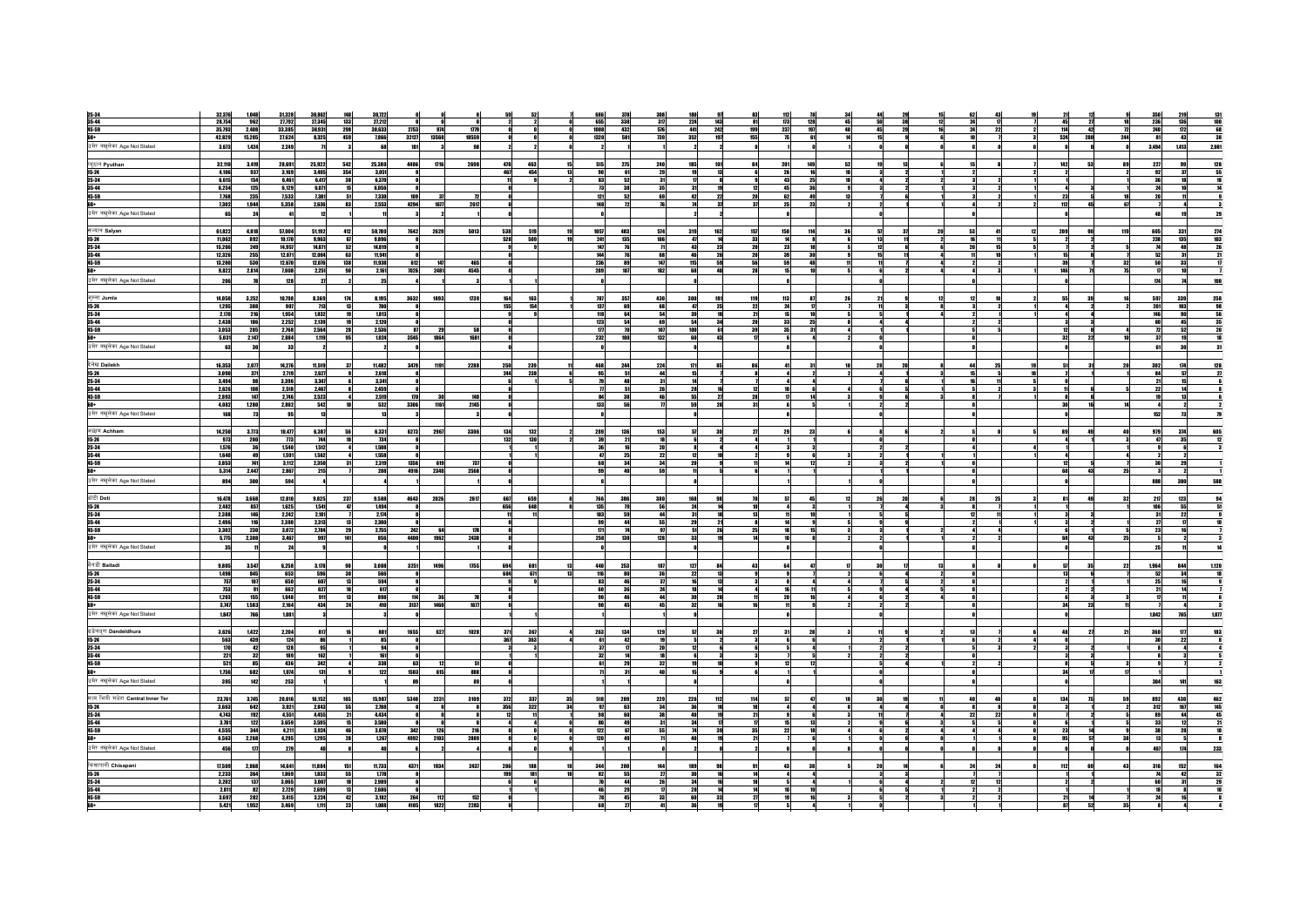| उमेर नखुलेका Age Not Stated               | 145                 |                    |                          |                  |           |                                |              |                    |              |                              |                                 |                |          |                |                      |                            |
|-------------------------------------------|---------------------|--------------------|--------------------------|------------------|-----------|--------------------------------|--------------|--------------------|--------------|------------------------------|---------------------------------|----------------|----------|----------------|----------------------|----------------------------|
| चितवन Chitwan                             | 3,663               | 695                | 2,968                    | 2,115            |           | 722<br>2,111                   | 235          | 487<br>127         | 110          | 48                           |                                 |                |          |                |                      | 554<br>267<br>287          |
| $15 - 24$                                 | 921                 | 231                | 690                      | 556              |           | 556                            |              | 120                | 104          |                              |                                 |                |          |                |                      | 228<br>121                 |
| 25-34                                     | 716                 | 37                 | 679                      | 654              |           | 652                            |              |                    |              |                              |                                 |                |          |                |                      | 12                         |
| 35-44                                     | 482                 | 24                 | 458                      | 439              |           | 439                            |              |                    |              |                              |                                 |                |          |                |                      |                            |
| 45-59<br>+0a                              | 456<br>802          | 36<br>245          | 420<br>557               | 362<br>92        |           | 360<br>92<br>664               | 224          | 45<br>448          |              |                              |                                 |                |          |                |                      | 18<br>12                   |
| उमेर नखुलेका Age Not Stated               | 286                 | 122                | 164                      | 12               |           | 12                             |              |                    |              |                              |                                 |                |          |                |                      | 268<br>119                 |
|                                           |                     |                    |                          |                  |           |                                |              |                    |              |                              |                                 |                |          |                |                      |                            |
| नवलपुर Nawalpur                           | 2,589               | 182                | 2,407                    | 2,153            |           | 2,143<br>247                   | 62           | 185                | 39           |                              |                                 |                |          |                |                      | $\boldsymbol{\eta}$        |
| $15 - 24$                                 | 509                 | 47                 | 462                      | 454              |           | 454                            |              |                    | 37           |                              |                                 |                |          |                |                      |                            |
| 25-34                                     | 825                 | 18                 | 807                      | 794              |           | 793<br>455                     |              |                    |              |                              |                                 |                |          |                |                      |                            |
| 35-44<br>45-59                            | 488<br>402          | 16<br>26           | 472<br>376               | 457<br>338       |           | 336<br>$\overline{\mathbf{z}}$ |              | 19                 |              |                              |                                 |                |          |                |                      |                            |
|                                           | 340                 | $\overline{1}$     | 269                      | 92               |           | 87<br>223                      |              | 166                |              |                              |                                 |                |          |                |                      |                            |
| <b>60+</b><br>उमेर नखुलेका Age Not Stated | 25                  |                    | 21                       |                  |           |                                |              |                    |              |                              |                                 |                |          |                |                      |                            |
| पश्चिम भित्री मधेश Western Inner Te       |                     |                    |                          |                  |           |                                |              |                    |              |                              |                                 |                |          |                |                      | 80                         |
| $15 - 24$                                 | 21,012<br>5,816     | 1,261<br>426       | 19,751<br>5,390          | 18,460<br>5,380  | 28        | 1766<br>18,395<br>5,352        | 592          | 1174<br>385<br>371 | 371<br>357   | 130                          | 31                              |                |          |                |                      | 156<br>22                  |
| 25-34                                     | 6,063               | 56                 | 6,007                    | 5,989            |           | 5,983                          |              |                    | 14           |                              |                                 |                |          |                |                      | 6                          |
| 35-44                                     | 3,892               | 56                 | 3,836                    | 3,834            |           | 3,819                          |              |                    |              |                              |                                 |                |          |                |                      |                            |
| 45-59                                     | 3,125               | 144                | 2,981                    | 2,765            |           | 2,754<br>280                   | 89           | 191                |              |                              | ${\bf 12}$                      |                |          |                |                      |                            |
| 60+                                       | 2,039               | 548                | 1,491                    | 481              |           | 1485<br>476                    | 503          | 982                |              |                              |                                 |                |          |                |                      |                            |
| उमेर नखुलेका Age Not Stated               | $\boldsymbol{\eta}$ |                    | 46                       |                  |           |                                |              |                    |              |                              |                                 |                |          |                |                      | ĥ.<br>31                   |
| दाङ्ग Dang                                | 11,421              | 891                | 10,530                   | 9,741            | 43        | 9,698<br>1099                  | 399          | 700<br>291         | 281          | 35<br>33                     | 25<br>35                        |                |          | $\mathbf{u}$   |                      | 65<br>131                  |
| $15 - 24$                                 | 3,301               | 315                | 2,986                    | 2,978            |           | 2,959                          |              | 279                | 269          |                              | $\bf{3}$                        |                |          |                |                      | $\overline{14}$            |
| 25-34                                     | 3,043               | 39                 | 3.004                    | 2.993            |           | 2.988                          |              |                    | 12           |                              |                                 |                |          | 11             |                      | - 31                       |
| 35-44                                     | 2,046               | 42                 | 2.004                    | 2,002            |           | 1,992                          |              |                    |              |                              |                                 |                |          |                |                      | 13                         |
| 45-59<br>60+                              | 1,718<br>1,248      | 82<br>384          | 1,636<br>864             | 1,517<br>245     |           | 1,511<br>149<br>950<br>242     | 352          | 102<br>598         |              |                              | 3                               |                |          |                | 13                   |                            |
| उमेर नखुलेका Age Not Stated               | 65                  | 29                 | 36                       |                  |           |                                |              |                    |              |                              |                                 |                |          |                |                      | 29<br>59                   |
|                                           |                     |                    |                          |                  |           |                                |              |                    |              |                              |                                 |                |          |                |                      |                            |
| देउखुरी Deokhuri                          | 9,591               | 370                | 9,221                    | 8,719            | 22        | 8,697<br>667                   | 193          | 474                |              |                              |                                 |                |          |                |                      | 15<br>25                   |
| $15 - 24$                                 | 2.515               | 111                | 2.404                    | 2.402            |           | 2.393                          |              |                    | 88           |                              |                                 |                |          |                |                      | -81                        |
| 25-34<br>35-44                            | 3,020<br>1,846      | $\mathbf{u}$<br>14 | 3,003<br>1,832           | 2,996<br>1,832   |           | 2,995<br>1,827                 |              |                    | $\mathbf{z}$ |                              |                                 |                |          |                |                      | - 31                       |
| 45-59                                     | 1,407               | 62                 | 1,345                    | 1248             |           | 1,243<br>131                   | 42           | 89                 |              |                              | $\overline{\mathbf{3}}$         |                |          |                |                      |                            |
| $60+$                                     | 791                 | 164                | 627                      | 236              |           | 234<br>535                     | 151          | 384                |              |                              |                                 |                |          |                |                      |                            |
| उमेर नखुलेका Age Not Stated               | 12                  |                    | 10                       |                  |           | - 5                            |              |                    |              |                              |                                 |                |          |                |                      |                            |
|                                           |                     |                    |                          |                  |           |                                |              |                    |              |                              |                                 |                |          |                |                      |                            |
|                                           |                     |                    |                          |                  |           |                                |              |                    |              |                              |                                 |                |          |                |                      |                            |
| पश्चिम तराई Western Terai                 | 70,598              | 4,089              | 66,509                   | 60,064           | 305       | 59,759<br>6994                 | 5482<br>1512 | 1072               | 991          | 288<br>614<br>326            | 112                             |                |          | 201<br>191     | 101<br>195           | 543                        |
| $15 - 24$                                 | 16,549              | 1,359              | 15,190                   | 14,883           | 95        | 14.788                         |              | 1039               | 959          | 34<br>82                     |                                 |                |          |                |                      | 1,200<br>445<br>207<br>238 |
| 25-34<br>35-44                            | 19,221<br>12,880    | 330<br>226         | 18,891<br>12,654         | 18,779<br>12,577 | 60<br>36  | 18,719<br>12,541               |              |                    | 25           | 51<br>45<br>87<br>42         | $\mathbf{n}$<br>11              | 13             | 23       | 63             | 20<br>30<br>18<br>12 | 175<br>83<br>83<br>39      |
| 45-59                                     | 10,941              | 406                | 10.535                   | 9,947            | 61        | 9,886<br>577                   | 84           | 493                | - Al         | 135<br>67<br>68              | 22<br>37                        |                |          | a7             | 29<br><b>A7</b>      | 75<br>120                  |
| 60+                                       | 10,132              | 1,634              | 8,498                    | 3,381            | 53        | 3,328<br>6397                  | 1425         | 4972               | $\bullet$    | 213<br>$\mathbf{u}$<br>136   | 15<br>8                         |                |          | 23<br>23       | 53<br>28<br>25       | 32<br>14                   |
| उमेर नखुलेका Age Not Stated               | 875                 | 134                | 741                      | 497              |           | 497<br>20                      |              | $\mathbf{u}$       | 5            |                              |                                 |                |          |                |                      | 345<br>125<br>220          |
|                                           |                     |                    |                          |                  |           |                                |              |                    |              |                              |                                 |                |          |                | $\overline{a}$       |                            |
| पाल्ही Palhi                              | 15,808<br>4.006     | 1,174<br>380       | 14,634<br>3.626          | 13,164<br>3,585  | 108<br>19 | 13,056<br>1795<br>3.566        | 469          | 1326<br>316<br>308 | 308<br>300l  | 212<br>95<br>117<br>21<br>12 | $\overline{\mathbf{z}}$         |                | зI       |                |                      | 192<br>114<br>78<br>41     |
| $15 - 24$<br>25-34                        | 4,192               | 62                 | 4,130                    | 4,115            |           | 4,104                          |              |                    | 6            | 10                           | 5                               |                | 3        |                |                      | 19<br>28                   |
|                                           | 2,678               | 57                 | 2.621                    | 2,612            |           | 2,600                          |              |                    |              | 17                           | 13<br>$\boldsymbol{\mathsf{3}}$ |                |          | 3              |                      | 9l                         |
| 35-44<br>45-59                            | 2,155               | 125                | 2,030                    | 1.917            | 35        | 1,882<br>129                   | - 23         | 106                |              | 26                           |                                 |                |          |                | 27<br>15             | 24<br>34<br>6              |
|                                           | 2,638               | 533                | 2,105                    | 835              |           | 804<br>1663                    | 446          | 1217               |              | 30                           |                                 |                |          |                |                      | 33                         |
| उमेर नखुलेका Age Not Stated               | 139                 | $\mathbf{u}$       | 122                      | 100              |           | 100                            |              |                    |              |                              |                                 |                |          |                |                      | 15                         |
| माफसण्ड Majhkhanda                        | 22.597              | 1,503              | 21,094                   | 18.918           |           | 18,831<br>2304                 | 543          | 1761<br>349        | 306<br>43    | 194<br>102<br>92             |                                 |                | 23       | 120<br>120     | 49<br>20<br>69       | 554<br>251<br>303          |
| $15 - 24$                                 | 5,504               | 469                | 5,035                    | 4,922            | 36        | 4,886                          |              | 340                | 298          | 42<br>33<br>21               | $\bf{3}$                        |                |          | 12<br>12       |                      | 176<br>91                  |
| 25-34                                     | 6,126               | 118                | 6,008                    | 5,984            |           | 5,966                          |              |                    |              |                              |                                 |                |          | 33<br>33<br>26 | 14                   | 33                         |
| 35-44<br>45-59                            | 4,106<br>3,364      | 94<br>149          | 4,012<br>3,215           | 3,986<br>2,994   |           | 3,975<br>2,985<br>201          | 29           | 172                |              | 13<br>20<br>28               | $\overline{\mathbf{z}}$         |                |          | 26<br>31<br>31 | 23<br>20             | 33<br>16<br>42<br>24       |
|                                           | 3,055               | 589                | 2,466                    | 838              | 13        | 825<br>2097                    | 513          | 1584               |              | 27                           |                                 |                |          | 17             |                      | 6                          |
| उमेर नखुलेका Age Not Stated               | 442                 | 84                 | 358                      | 194              |           | 194                            |              |                    |              |                              |                                 |                |          |                |                      | 238<br>81                  |
|                                           |                     |                    |                          |                  |           |                                |              |                    |              |                              |                                 |                |          |                |                      |                            |
| खजहनी Khajahani                           | 23,966              | 989                | 22,977                   | 20,910           | 62        | 20,848<br>2026                 | 337          | 1689<br>261        | 240          | 148<br>88<br>82              | 32<br>23                        |                |          | 69<br>72       |                      | 484<br>157                 |
| $15 - 24$<br>25-34                        | 5,275<br>6,658      | 345<br>115         | 4,930<br>6,543           | 4,782<br>6,465   |           | 4,765<br>6,447                 |              | 249                | 228          |                              |                                 |                |          | 28             |                      | 168<br>69<br>29            |
| 35-44                                     | 4,502               | 56                 | 4,446                    | 4,406            |           | 4,398                          |              |                    |              |                              |                                 |                |          | $\mathbf{n}$   |                      | 12                         |
| 45-59                                     | 3,960               | 100                | 3,860                    | 3,668            |           | 3,656<br>179                   | 22           | 157                |              |                              |                                 |                |          |                |                      | 21                         |
|                                           | 3,302               | 344                | 2,958                    | 1,404            |           | 1836<br>1,397                  | 313          | 1523               |              |                              |                                 |                |          |                |                      |                            |
| उमेर नखुलेका Age Not Stated               | 269                 | 29                 | 248                      | 185              |           | 185                            |              |                    |              |                              |                                 |                |          |                |                      | 25                         |
| शिवराज Shivarai                           |                     |                    |                          |                  |           |                                |              | 146                |              |                              |                                 |                |          |                |                      |                            |
| $15 - 24$                                 | 8,227<br>1,764      | 423<br>165         | 7,804<br>1,599           | 7,072<br>1,594   | 23        | 7,024<br>869<br>1,571          | 163          | 706<br>142         | 137<br>133   |                              |                                 |                |          |                |                      | 21<br>23                   |
| 25-34                                     | 2,245               | 35                 | 2,210                    | 2,215            |           | 2,202                          |              |                    |              |                              | $\overline{\mathbf{z}}$         |                |          |                |                      |                            |
| 35-44                                     | 1,594               | 19                 | 1,575                    | 1,573            |           | 1,568                          |              |                    |              |                              | $\overline{\mathbf{z}}$         |                |          |                |                      |                            |
| 45-59                                     | 1,462               | 32<br>168          | 1,430<br>969             | 1,368<br>304     |           | 1,363<br>68<br>801             | 153          | 58                 |              |                              |                                 |                |          |                |                      |                            |
|                                           | 1,137<br>25         |                    | 21                       |                  |           | 302<br>18                      |              | 648                |              |                              |                                 |                |          |                |                      |                            |
| उमेर नखुलेका Age Not Stated               |                     |                    |                          |                  |           |                                |              |                    |              |                              |                                 |                |          |                |                      |                            |
| सुदूर पश्चिम तराई Far Western Terai       |                     | 43,031 3,104       | 39,927<br>$\blacksquare$ | 36,358           | 200       | 36,158<br>4140                 | 1370         | 2770<br>391        | 361<br>30    | 536<br>285<br>251            | 43<br>74                        | 31<br>20<br>25 | 54<br>27 | 86<br>91       |                      | 638<br>12<br>1,331<br>693  |